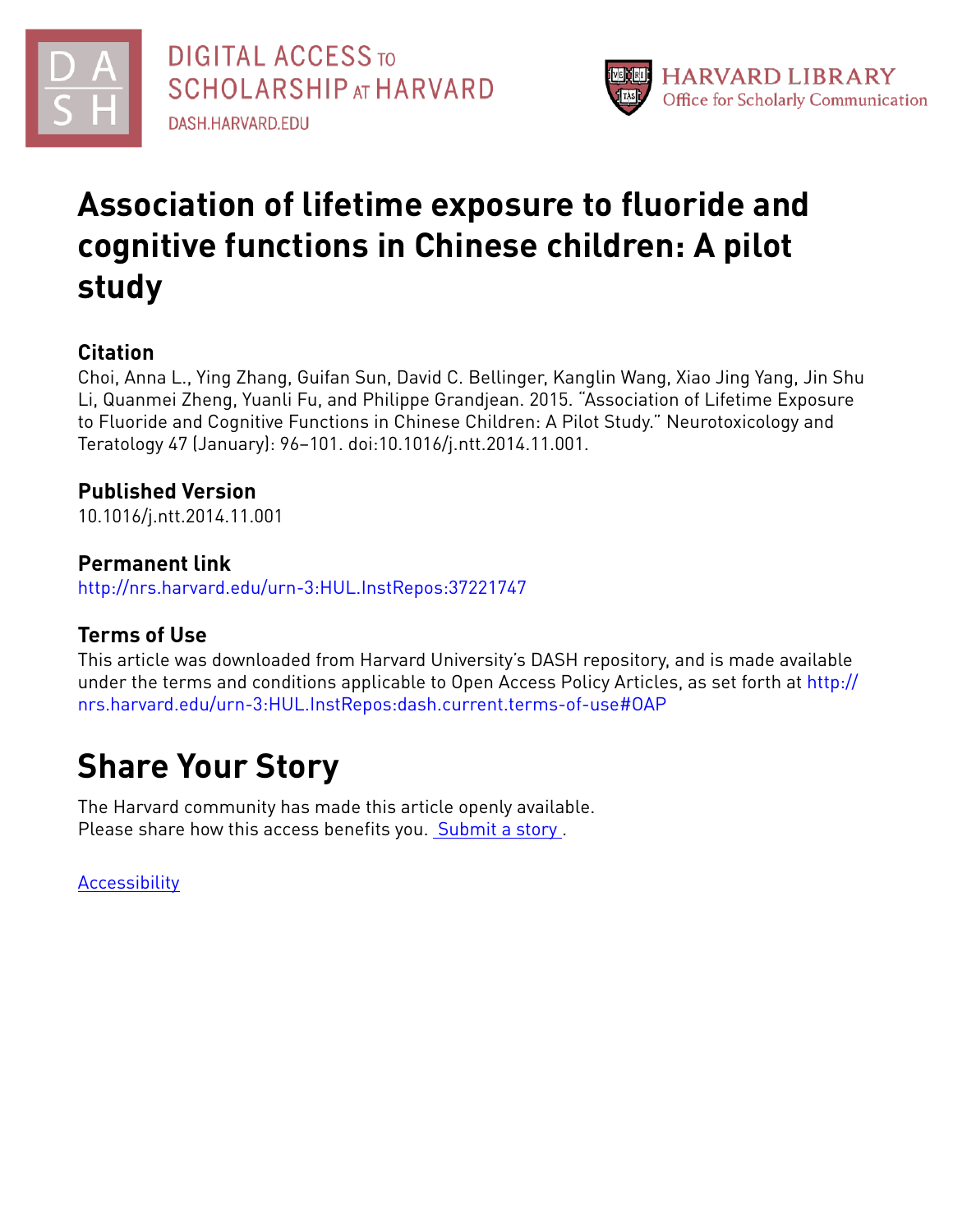Association of lifetime exposure to fluoride and cognitive functions in Chinese children: A pilot study

Anna L Choi<sup>a,\*</sup>, Ying Zhang<sup>b</sup>, Guifan Sun<sup>c</sup>, David Bellinger<sup>a,d</sup>, Kanglin Wang<sup>e</sup>, Xiao Jing Yang<sup>f</sup>, Jin Shu Li<sup>f</sup>, Quanmei Zheng<sup>e</sup>, Yuanli Fu<sup>g</sup>, Philippe Grandjean<sup>a,h</sup>

<sup>a</sup> Department of Environmental Health, Harvard School of Public Health, Boston, Massachusetts, USA

<sup>b</sup> School of Stomatology, China Medical University, Shenyang, China

<sup>c</sup> School of Public Health, China Medical University, Shenyang, China

<sup>d</sup> Neurology, Children's Hospital, Boston, USA

<sup>e</sup> Mianning Center for Disease Control and Prevention, Xichang, Sichuan, China

f Sichuan Center for Disease Control and Prevention, Chengdu, Sichuan, China

e Center for Disease Control and Prevention of Liangshan Perfecture, Xichang, Sichuan, China

<sup>h</sup> Institute of Public Health, University of Southern Denmark, Odense, Denmark

Address correspondence to:

**\_\_\_\_\_\_\_\_\_\_\_\_\_\_\_\_\_\_\_\_\_\_\_\_\_\_\_\_\_\_\_**

Anna L Choi, Department of Environmental Health, Harvard School of Public Health, Landmark

Center 3E, 401 Park Dr., Boston, MA 02215, USA

Phone: +01 617 384 8646 Fax: +01 617 384 8994

E-mail: achoi@hsph.harvard.edu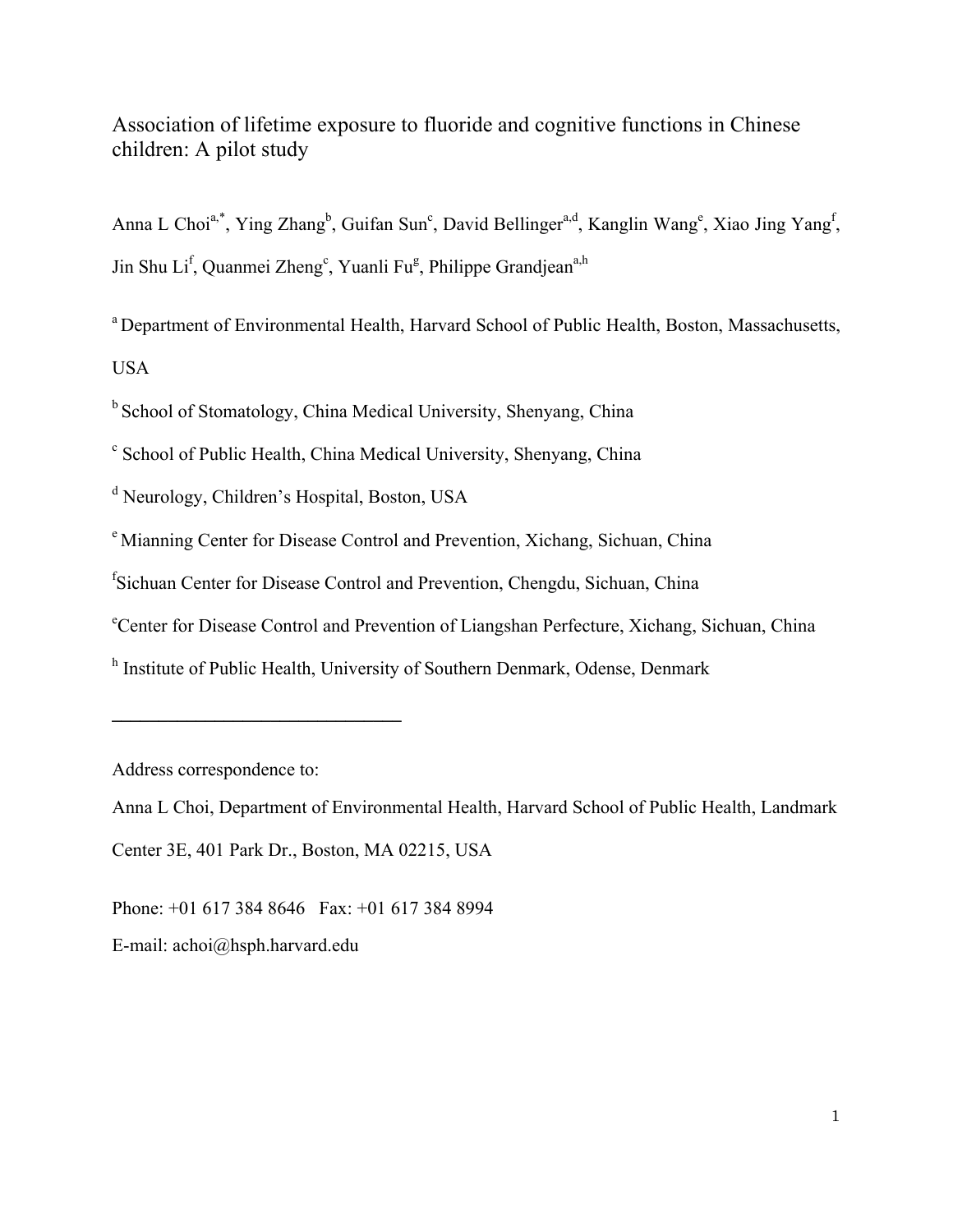#### **Abstract**

**Background:** A systematic review and meta-analysis of published studies on developmental fluoride neurotoxicity supports the hypothesis that exposure to elevated concentrations of fluoride in water is neurotoxic during development.

**Methods:** We carried out a pilot study of 51 first-grade children in southern Sichuan, using the fluoride concentration in morning urine after usage of fluoride-free drinking water; fluoride in well-water source; and dental fluorosis status as indices of past fluoride exposure. We administered a battery of age-appropriate, relatively culture-independent tests that reflect different functional domains: the Wide Range Assessment of Memory and Learning (WRAML), Wechsler Intelligence Scale for Children-Revised (WISC-R) digit span and block design; finger tapping and grooved pegboard. Confounder-adjusted associations between exposure indicators and test scores were assessed using multiple regression models.

**Results:** Dental fluorosis score was the exposure indicator that had the strongest association with the outcome deficits, and the WISC-R digit span subtest appeared to be the most sensitive outcome, where. moderate and severe fluorosis was associated with digit span total score difference of -4.28 (95% CI -8.22, -0.33) and backward score with -2.13 (95% CI -4.24, -0.02).

**Conclusions:** This pilot study in a community with stable lifetime fluoride exposures, supports the notion that fluoride in drinking water may produce developmental neurotoxicity, and that the dose-dependence underlying this relationship needs to be characterized in detail.

#### **Keywords**

Children; Confounding; Fluoride; Fluorosis; Neuropsychological measures; Prenatal exposure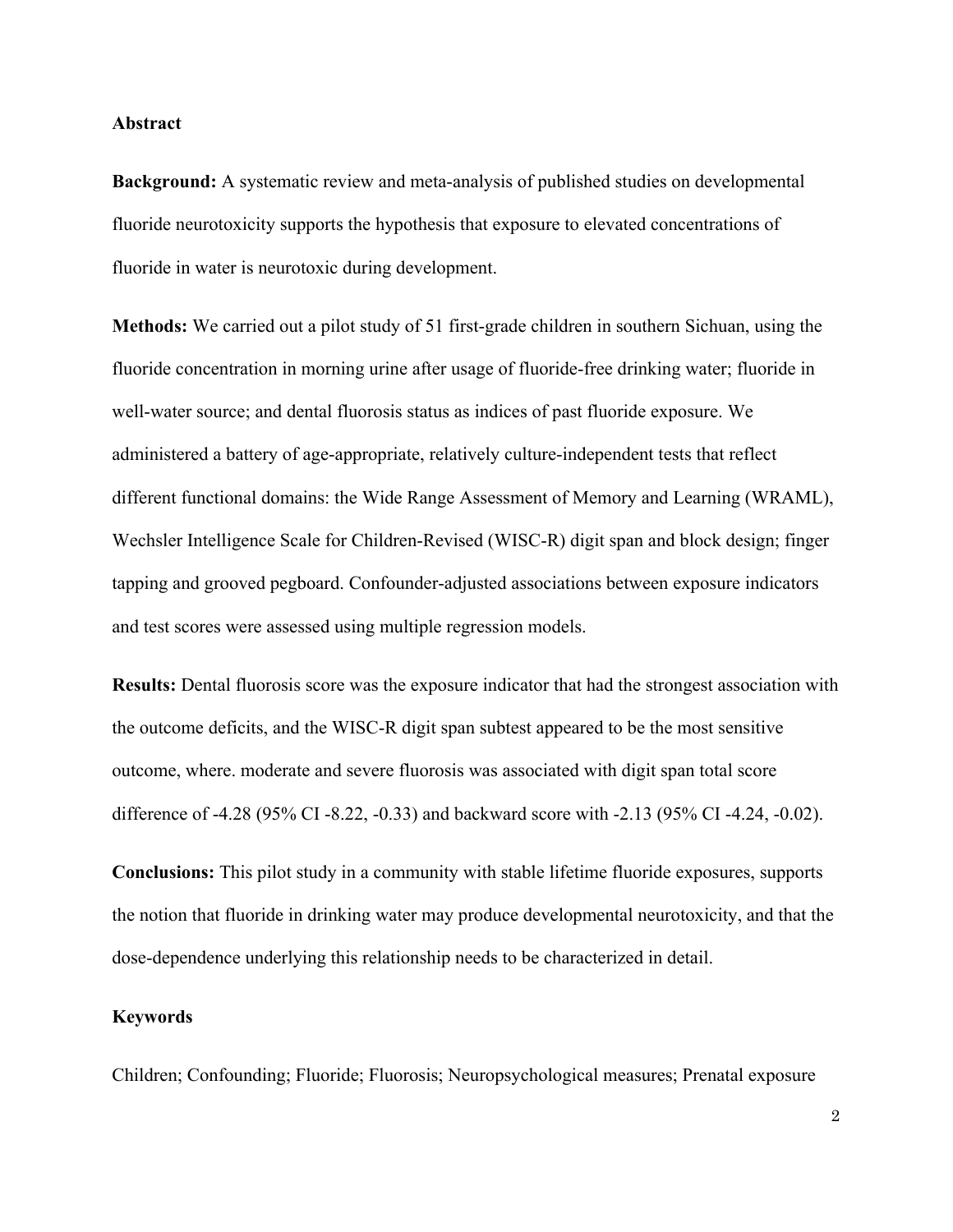delayed effects

### **Abbreviations**

CDC, Center for Disease Control

SD, Standard deviation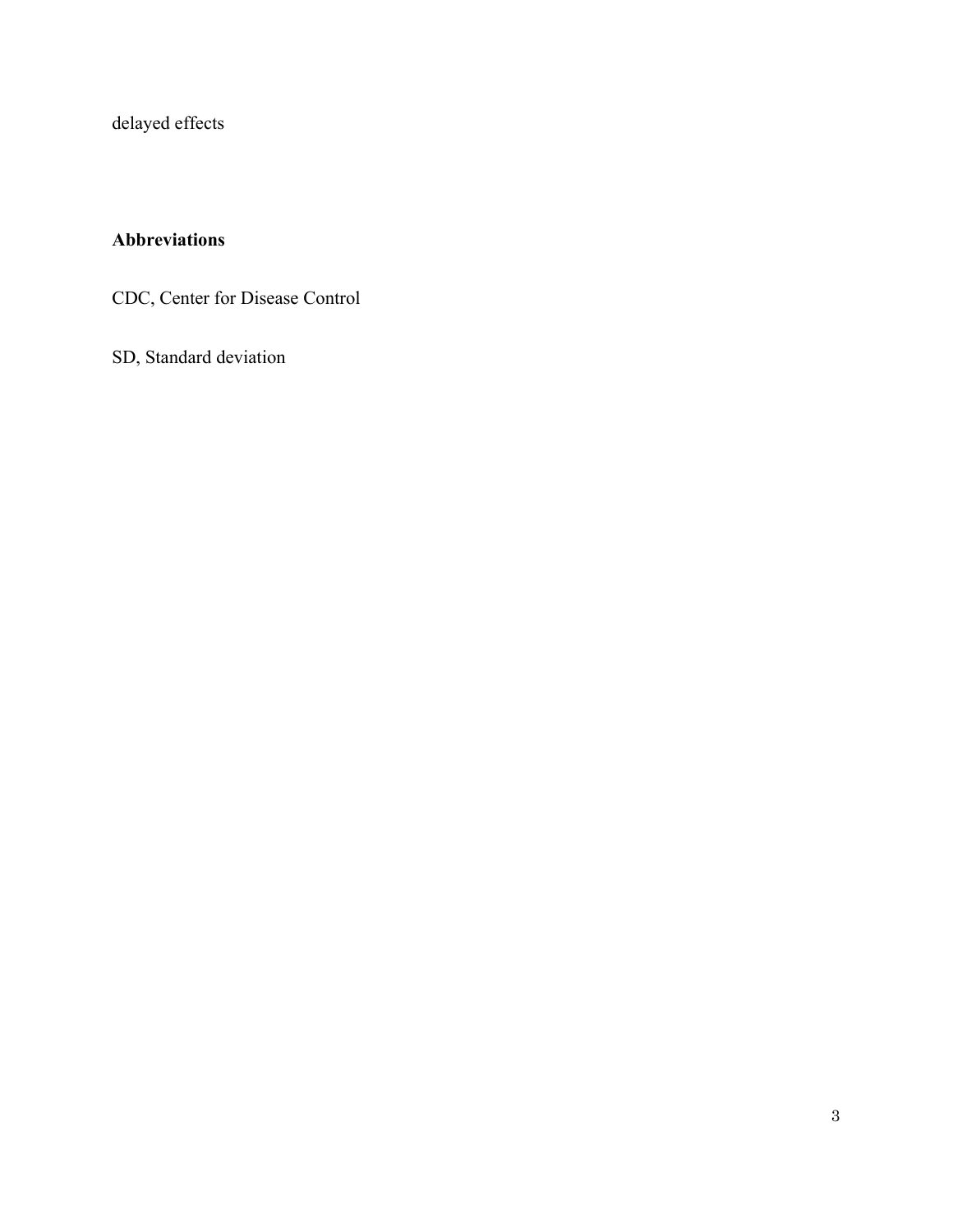#### **1. Introduction**

The developing human brain is much more susceptible to injury caused by toxicants than is the mature brain, and the damage incurred is likely to be of a permanent nature as the major windows of developmental vulnerability occur in utero and during infancy and early childhood (Grandjean and Landrigan, 2006; Rice and Barone, 2000). Chemicals can, therefore, cause permanent brain injury at low levels of exposure that would have little or no adverse effect in an adult (Grandjean and Landrigan, 2014).

Fluoride occurs naturally in the environment from the weathering of fluoride-containing rocks and soils, and leaching from soil into groundwater. Fluoride is also released into the environment via coal combustion and other industrial sources, either by direct deposition or by deposition to soil and subsequent runoff into water (NRC 2006; WHO 2002). The major sources of human exposure to fluoride are drinking water, food, dental products, and pesticides (NRC 2006). Fluoride is a trace element that is necessary for the human body. A proper amount of fluoride not only prevents dental caries, but also promotes the use of calcium and phosphorus and the calcium sediment in the bone, stimulates bone growth and maintains bone health (Dean and Elvove 1936, WHO 1958).

However, the developing human brain may be exposed prenatally to fluoride as fluoride readily crosses the placenta (ATSDR 2003). In laboratory studies, the central nervous system (CNS) may be vulnerable to fluoride. Fluoride accumulates in brain tissues and may affect the hippocampus, the central processor of memory, in learning and memory functions (Mullenix et al. 1995; Chioca et al. 2008). Potential effects on the neurodevelopment in children have been explored mainly in China where many urban and rural communities are located in endemic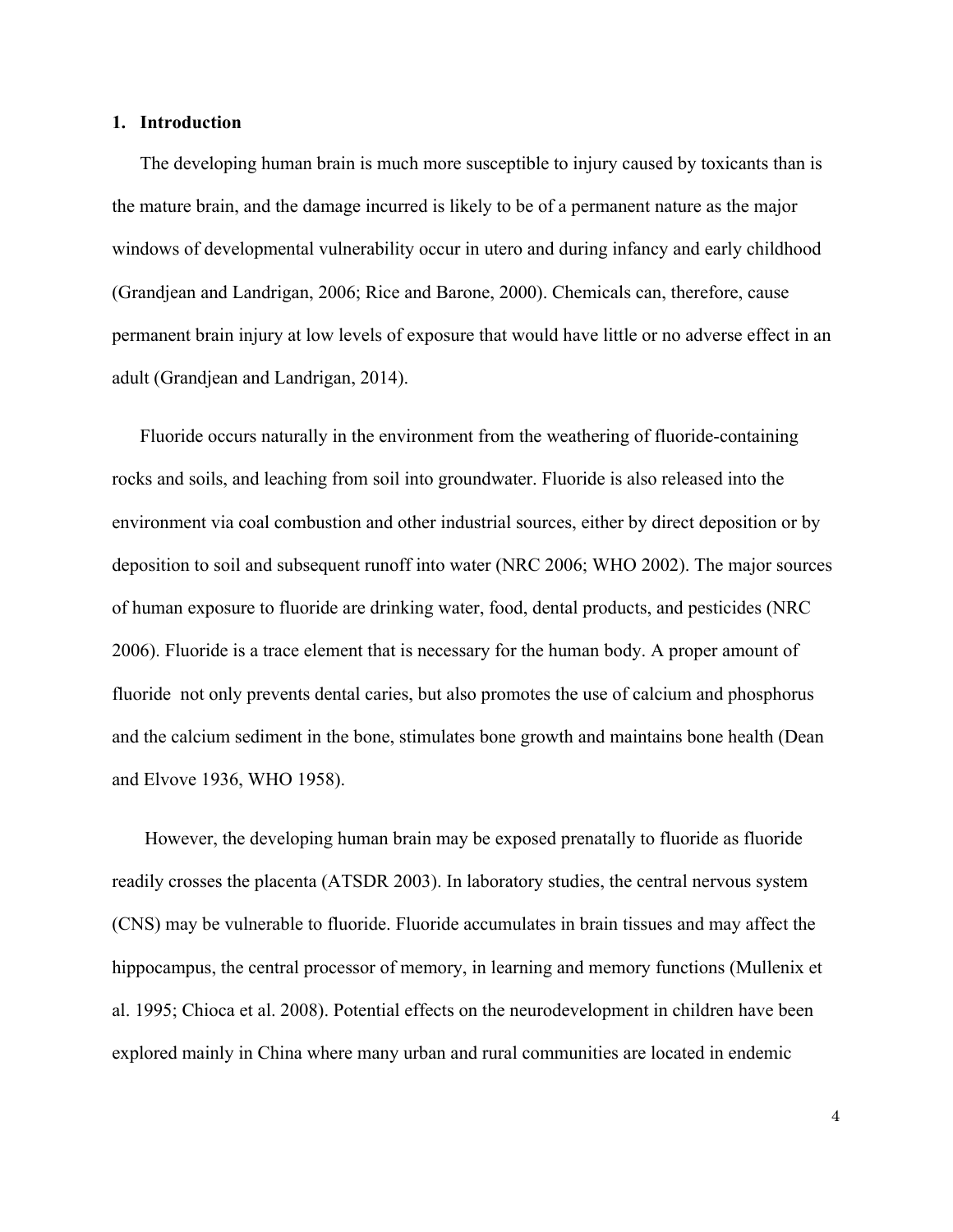fluorosis areas. Thus, a National Research Council report reviewed the effects of fluoride in drinking water on human health, including the cognitive capacities in children (NRC 2006). Many relevant studies were identified that, collectively, supported the hypothesis that fluoride is a developmental neurotoxicant, but because many of the studies did not provide sufficient information about the neurobehavioral tests used and the testing conditions, the report recommended that additional, more rigorous research be conducted.

In response to this report, the U.S. Department of Health and Human Services (DHHS) is proposing to set the recommended level of fluoride in drinking water at 0.7 mg/L, the lower end of the current range of 0.7 to 1.2 mg/L, and the U.S. Environmental Protection Agency (U.S. EPA) is considering lowering the maximum amount of fluoride allowed in drinking water, which is currently 4 mg/L (U.S. EPA 2011).

To investigate the effects of increased fluoride exposure on children's neurobehavioral development, we performed a systematic review and meta-analysis of 27 cross-sectional studies of children exposed to fluoride in drinking water, mainly from China (Choi et al. 2012). Our results showed that the standardized weighted mean difference (SMD) in IQ score between exposed and reference populations across studies that gave the average difference in standard deviations (SDs) was -0.45 (95% confidence interval: -0.56, -0.36). For commonly used IQ scores with a mean of 100 and a SD of 15, 0.45 SDs is equivalent to 6/75 points (rounded to 7 points). The results therefore showed an average IQ decrement of about seven points in children with increased fluoride exposure. The elevated exposure groups had access to drinking water with fluoride concentrations ranging from 0.57 mg/L to 11.5 mg/L. As the average difference in terms of IQ between elevated and background exposure groups corresponded to approximately 7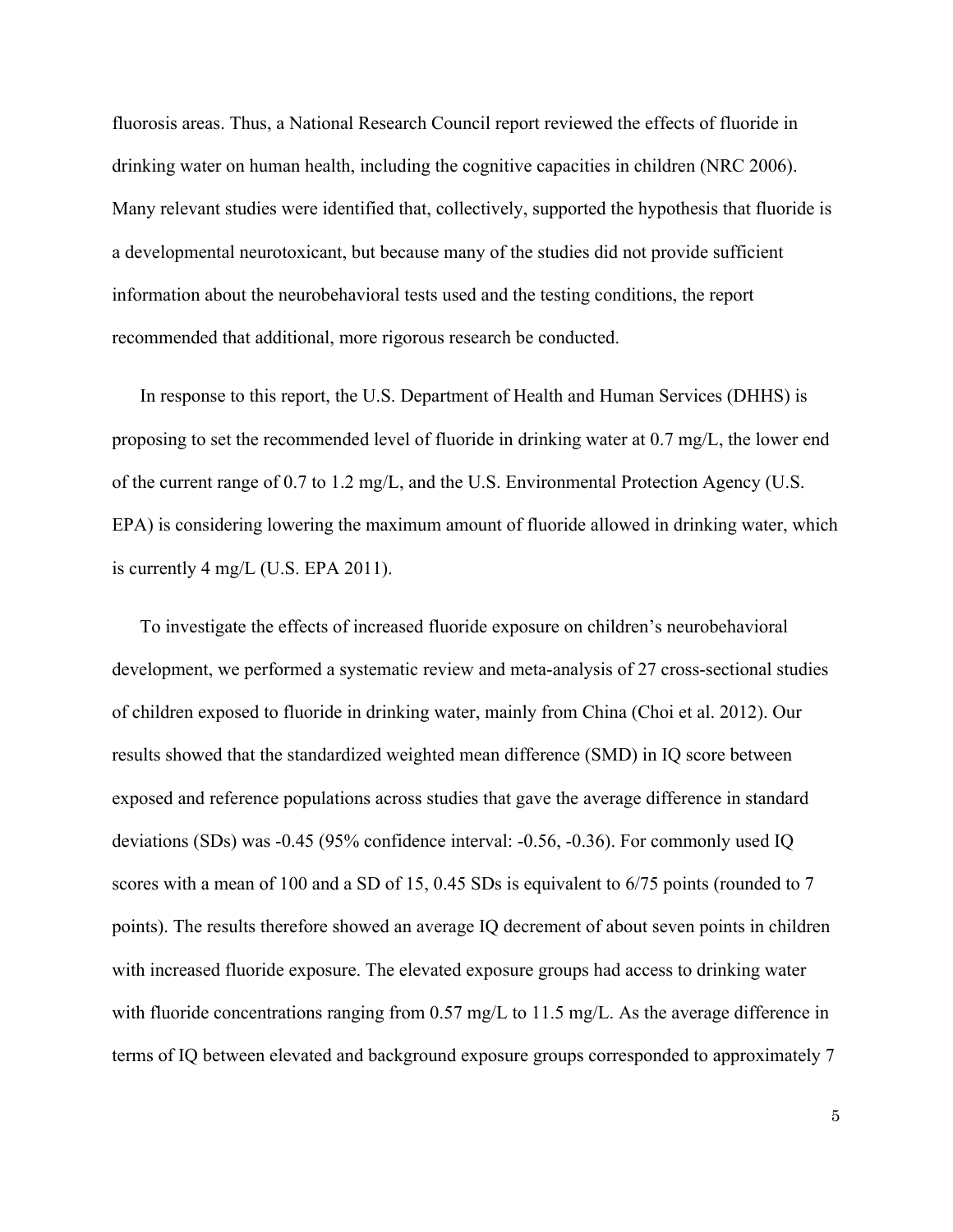points, our review highlighted a need to further characterize the dose-response association including improving assessment and control of potential confounders.

The current pilot study was undertaken to assess the feasibility of administering a comprehensive battery of neurodevelopmental tests to a population of school children in China in order to test the hypothesis that increased fluoride exposure is related to impairments in neurobehavioral development. Specifically, we identified a population of children who had been exposed to stable fluoride concentrations in drinking water since conception and assessed the feasibility and validity of exposure assessment and neurobehavioral testing under field conditions in rural China. In this country, a country-wide effort to provide microbiologically safe drinking-water in rural communities secured piped spring water or well-water for each household. Families residing at the same location could therefore be characterized in regard to fluoride exposure based on the concentration of fluoride in a child's water source.

#### **2. Materials and methods**

#### 2.1. Study population

We carried out a field study of 51 first-grade children, aged 6-8 years in 2011, who resided in Mianning County in southern Sichuan, China. While there is a wide range of fluoride concentrations in drinking water in this area, the residence-specific water sources have very stable fluoride levels. For families remaining at the same residence, the children have therefore been exposed to a stable fluoride concentration since conception. Children who did not speak Chinese, who were not students at the Primary School of Sunshui Village in Mianning County, or who had a chronic or acute disease that might affect neurobehavioral function tests were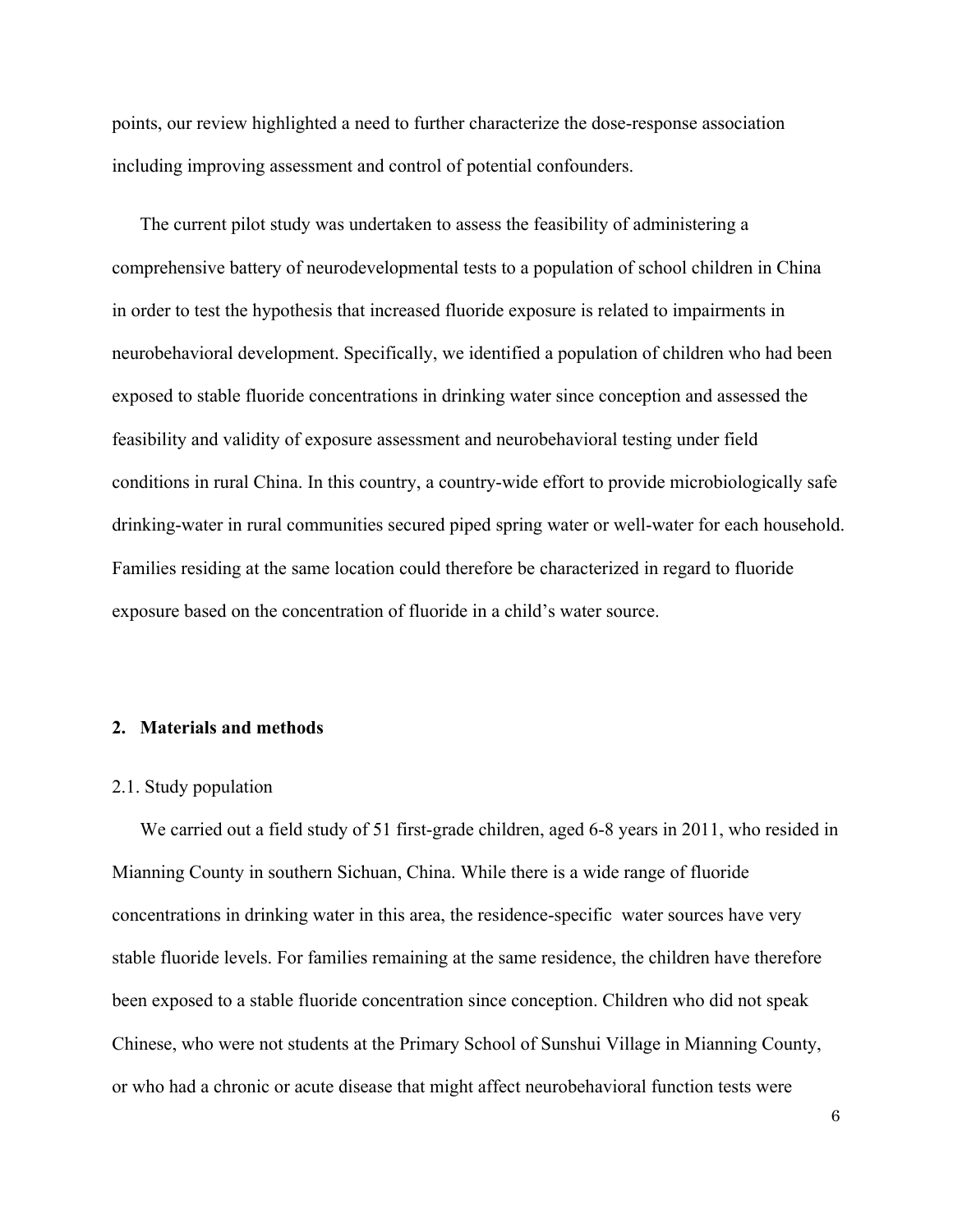excluded.

The study protocol was approved by the Ethics Committee of China Medical University and by the Institutional Review Board at the Harvard School of Public Health. Written informed consent was obtained from all parents or guardians.

#### 2.2. Measurements of Exposure

Fluoride concentrations in well-water in the communities were measured and recorded by Mianning County Center for Disease Control (CDC). Apart from seasonal changes, the wellwater fluoride concentrations have remained the same over the years, and the residents generally consistently use the same source for their drinking water needs. Well-water fluoride concentrations of the mother's residence during pregnancy and onwards were therefore used to characterize a child's lifetime exposure. Review of CDC records documented that levels of other contaminants, including arsenic and lead, are very low in the area.

Due to the stable residence of the study population, current exposures are thought to be representative of chronic exposures. Additionally, the urinary fluoride excretion after an exposure-free night was used as a reflection of the release from skeletal deposits of fluoride. To provide a measure of the accumulated body burden, each child was therefore given a 330 ml  $(11.2 \text{ oz})$  bottle of Robust© distilled water (free from fluoride and other contaminants) to drink the night before the clinical examinations, after emptying the bladder and before bedtime. The parents or guardians were instructed to ensure that the child would only drink the distilled water during this period and that the child did not have other sources of water prior to the study visit day. The first urine sample the following morning was collected at home, and the fluoride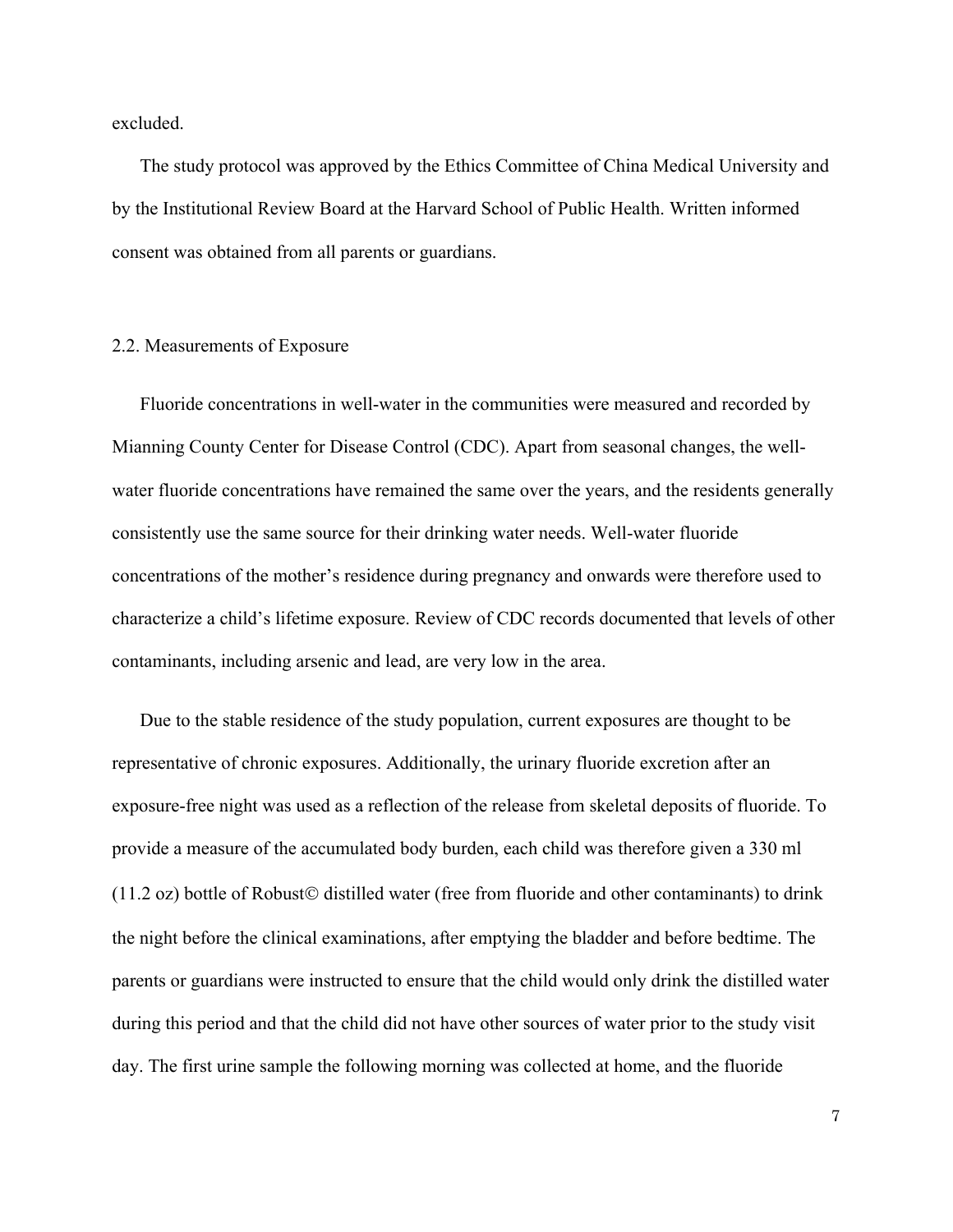concentration was determined on a 5 mL sample using an ion-specific electrode (Whitford 1996) at the Mianning Center for Disease Control (CDC).

One of the investigators (YZ), a dentist, performed a blinded dental examination on each child's permanent teeth to rate the degree of dental fluorosis using the Dean Index (Dean 1942; WHO 1997). Dental fluorosis is caused by excess fluoride exposure when the teeth are being formed. The Dean Index is a commonly used index in epidemiological studies and remains the gold standard in the dentistry armamentarium. The Index has the following classification: Normal, Questionable, Very mild, Mild, Moderate, and Severe. The severity of the condition depends on the dose, duration, and the timing of fluoride intake. Questionable fluorosis indicates teeth with a few white flecks or spots. It is sometimes difficult to draw a clear distinction between the Questionable from the Normal. Very mild and mild forms of dental fluorosis indicate teeth have scattered white flecks, occasional white spots, frosty edges, or fine and lacy chalk-like lines. Moderate and severe forms of dental fluorosis indicate teeth have larger white spots and in the rare and severe form, rough and pitted surfaces.

The well-water fluoride concentrations of the residence during pregnancy and onwards, the fluoride concentration in a child's first urine sample in the morning, and the degree of the child's dental fluorosis were used as indicators exposure to fluoride.

A 20 µL capillary blood sample was collected at the school by a Mianning CDC health practitioner and tested for possible iron deficiency which could be used as a covariate of neurodevelopmental performance.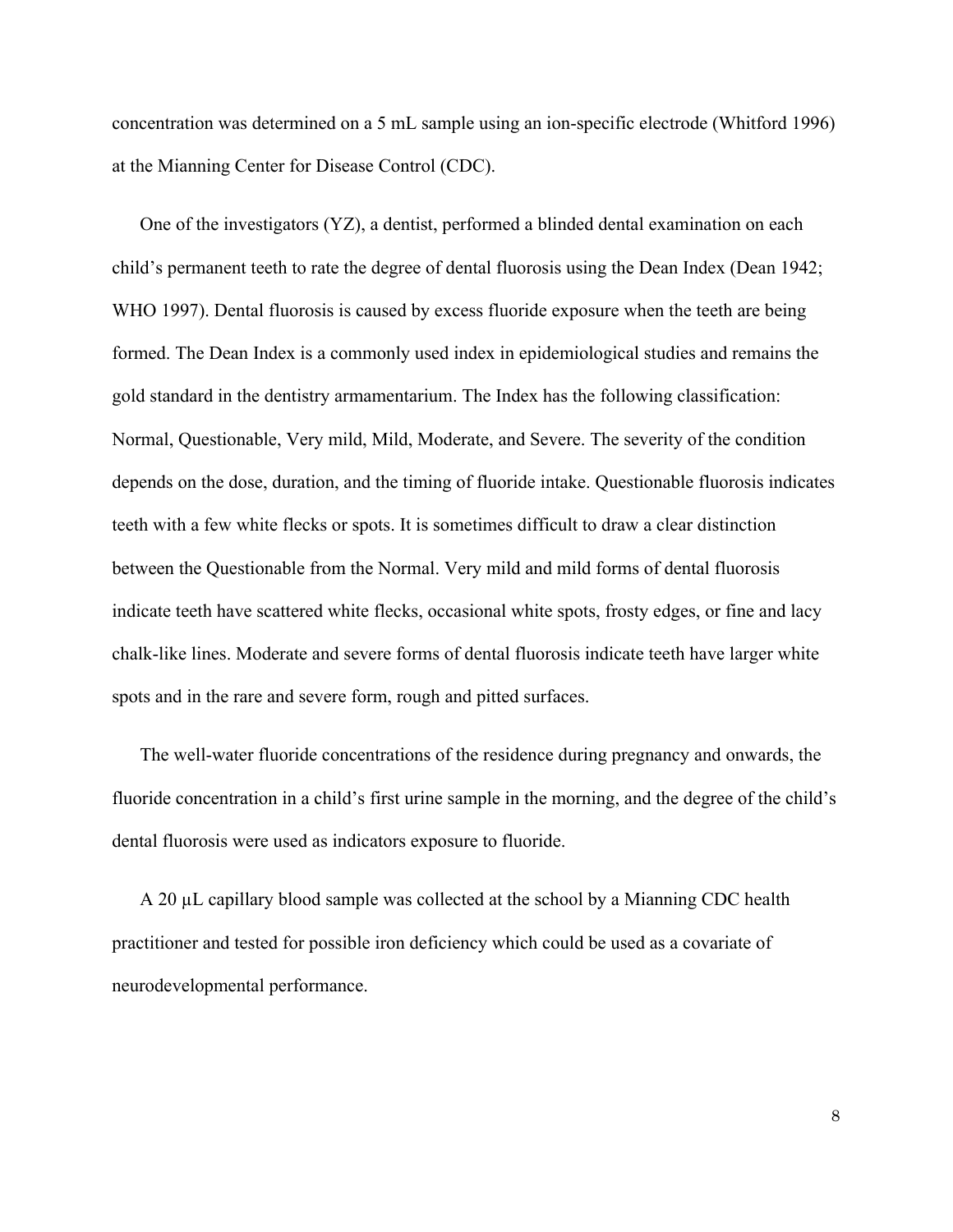#### 2.3.Outcome measurements

We adopted culture-independent tests considered feasible for children aged 6 to 8 years, and reflecting a variety of functional domains. The selection was based on several considerations. The very sparse literature on fluoride neurotoxicity does not provide strong clues as to what domains would be expected to be most affected. To date, studies have predominantly reported only on IQ scores (and often only on scores yielded by tests such as the Raven's Progressive Matrices test, which assesses a limited range of relevant functions). Therefore, we decided to use tests that assess various important domains, using those that we have found to be useful in other studies we have conducted in non-English speaking, rural populations, such as the Amazon and Ecuador (Grandjean et al. 1999, 2006).

The Wide Range Assessment of Memory and Learning (WRAML) (Sheslow and Adams, 1990) is used for the assessment of memory and learning. We used three subtests. The Finger Windows subtest assesses sequential visual memory. The Design Memory subtest assesses the ability to reproduce designs from memory following a brief exposure. The Visual Learning subtest assesses the ability to learn the locations of pictured objects over repeated exposures.

The Wechsler Intelligence Scale for Children-Revised (WISC-IV) included digit span for auditory span and working memory, and block design for visual organization and reasoning (Wechsler, 1974). Digit spans of increasing length were presented, and the children repeated strings of digits. Scores were total number of correct trials forward, backward, and total. For block designs, the children used red and white blocks to replicate stimulus designs presented on cards. Scoring was based on the WISC-R criteria combining a basic score for producing a correct design with bonus points for quick performances.

The Drawing subtest of the Wide Range Assessment of Visual Motor Ability (WRAVMA)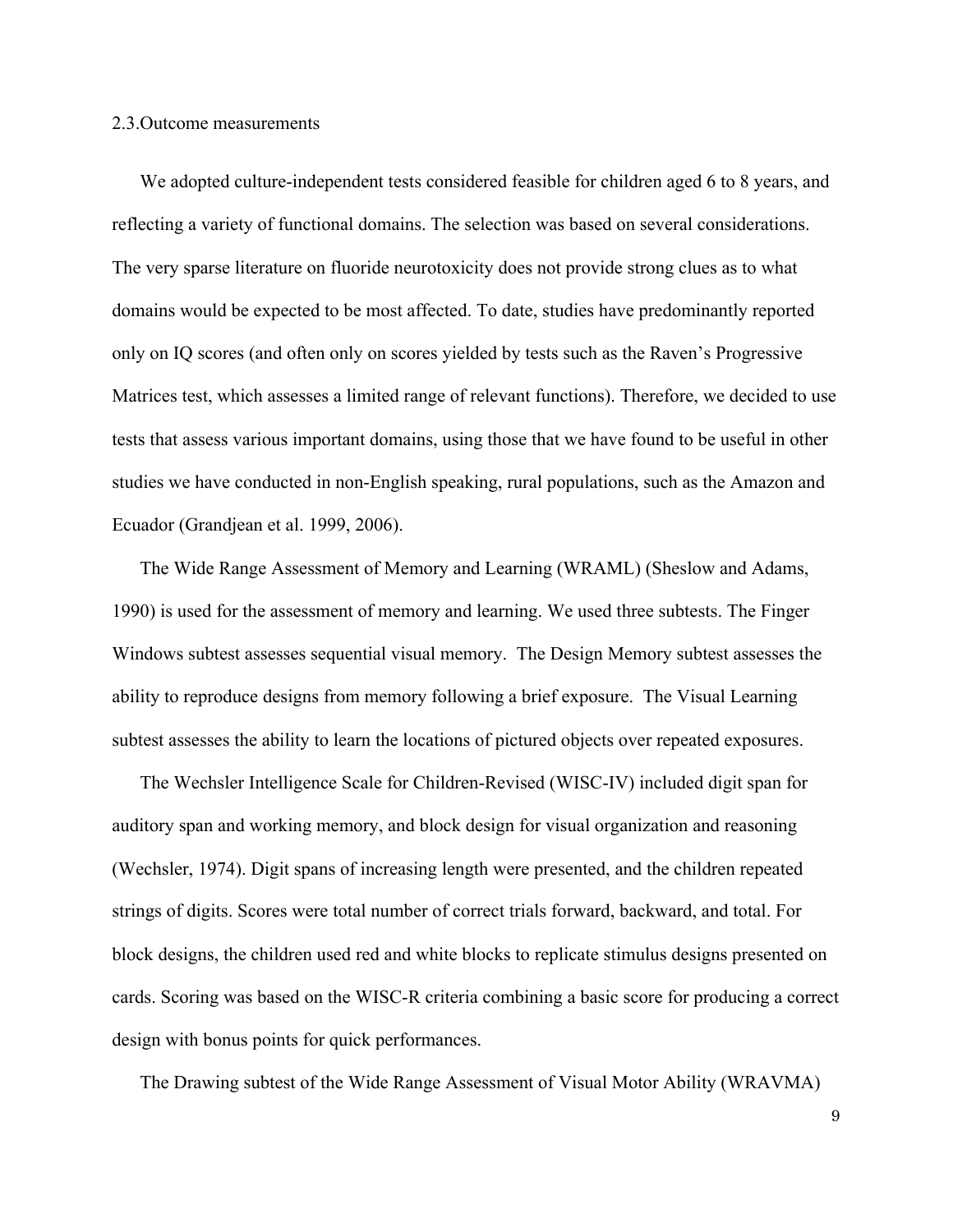(Adams and Sheslow, 1995) assesses the ability to copy, with a pencil, designs arranged in order of difficulty. One point is awarded for each possible item.

Finger tapping task is a measure of fine motor ability (Lezak, 1995). The children tapped a key for 15 sec first with the preferred hand for practice, then twice with the preferred hand, and twice with the non-preferred hand. Scores consisted of the maximum number of taps in each condition.

The grooved pegboard test assesses manual dexterity (Knights and Moule, 1968). The children were presented a small board containing a 5 x 5 set of slotted holes angled in different directions and 25 pegs. They were required to insert the pegs into the holes as quickly as possible. The time to completion (in sec) for both dominant and non-dominant hand was recorded.

Such tasks have been used in diverse cultural settings as measures of brain functions (Grandjean et al., 1999; 2006). After translation and training, the examinations were conducted by experienced public health researchers and subsequently scored by a neuropsychologist (DB). Raw scores were used and age adjustment was performed in the statistical analyses.

#### 2.4. Measurement of covariates

In this rural community, social differences are limited. The parents or guardians completed a questionnaire on demographic and personal characteristics including the child's sex, age at testing, parity, illnesses before age 3, past medical history of the child and caretakers, parental or guardian age, education and occupational histories, and residential history, and household income. It is known that iron deficiency can impair motor and mental developments in children, iron concentration was therefore considered as a covariate. These potential confounders were used for adjustment in the statistical analysis.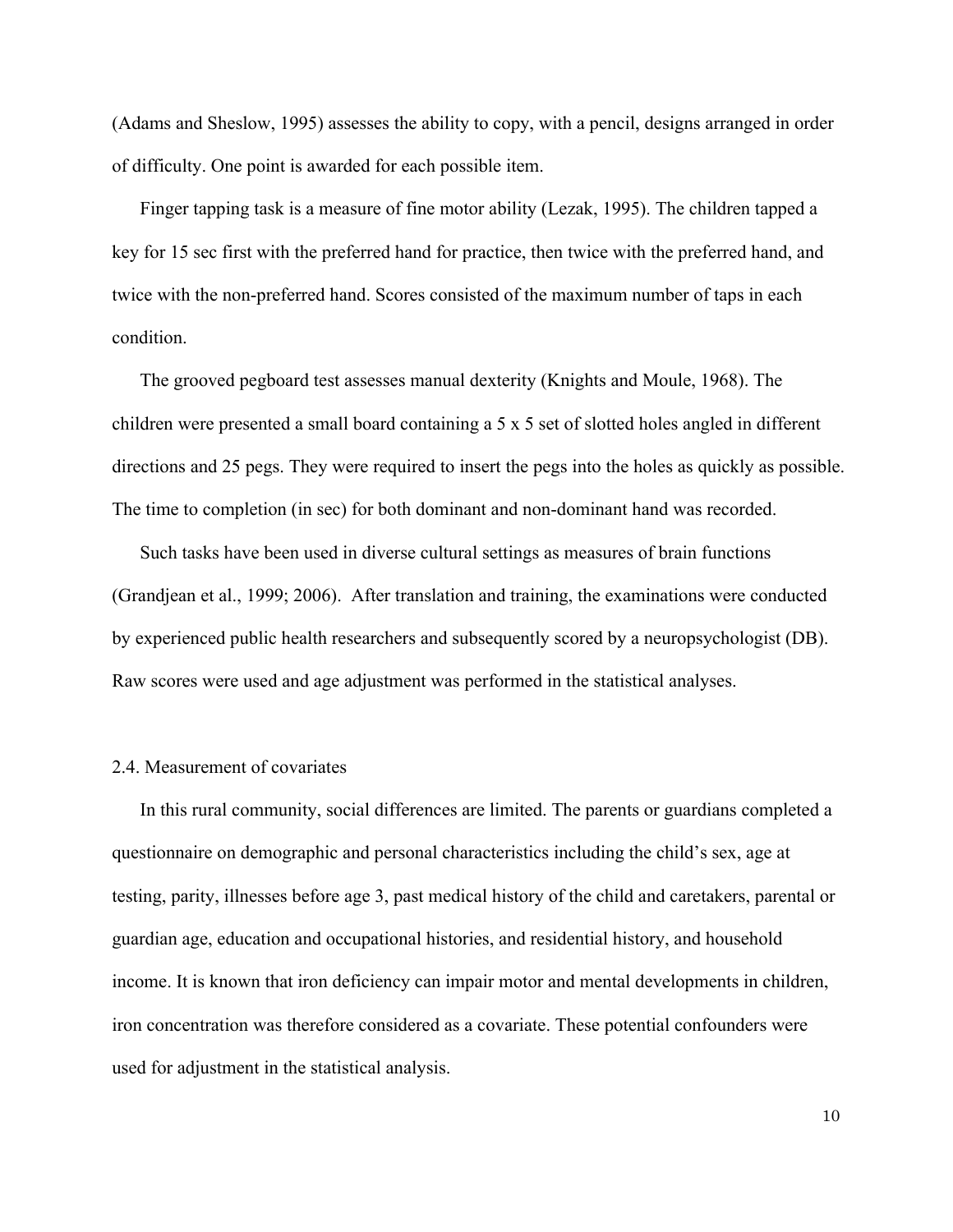#### 2.5. Statistical analyses

The distributions of fluoride concentrations in urine and water were skewed and were log (base 10) transformed to approximate a Gaussian distribution. For dental fluorosis, we combined the categories of the Dean Index into (1) normal/questionable; (2) very mild/mild; and (3) moderate/severe according to the clinical manifestations of dental fluorosis so that a sufficient number of subjects were in each category. The neurobehavioral test scores were normally distributed, although Block Design score only after squareroot transformation and pegboard time only after logarithmic transformation.

Associations of fluoride exposures with outcome parameters were determined using standard regression analysis with confounder adjustment. The corresponding 95% confidence intervals (CI) were calculated.

To compare the associations between fluorosis and the neurobehavioral test scores, confounder-adjusted means were calculated for the three combined-categories of the Dean Index.

#### **3. Results**

Table 1 shows the characteristics of the 51 study children. There were slightly more girls than boys (53% vs. 47%), and the average age was 7.1 years. All subjects had birth weight more than 2500 g. The hemoglobin and hematocrit levels were within normal ranges and did not suggest the presence of iron deficiency. Household income in the past year was less than 3000 yuan (US \$462 in 2011) for the majority of families (61%), and most of the caretakers were farmers (96%).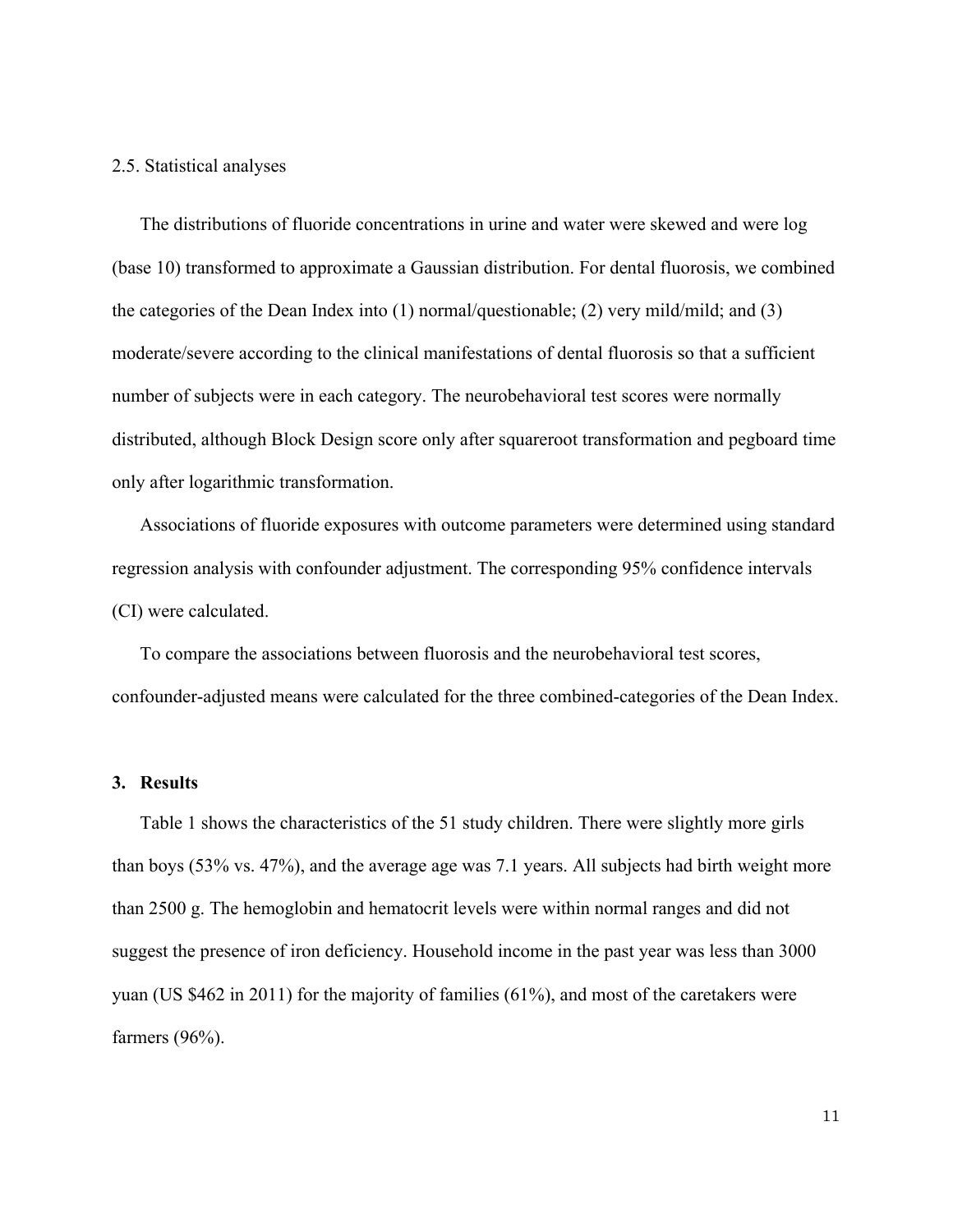The distributions of fluoride concentrations in urine and water are reported in Table 2. Urine fluoride was moderately correlated with water fluoride ( $r=0.66$ ,  $p<0.001$ ). The permanent teeth of 8 children had not erupted, and their Dean Index, therefore, could not be determined and was treated as missing. Sixty percent of the subjects examined had moderate or severe fluorosis. These children were exposed to elevated fluoride concentrations in drinking water. Children with normal or questionable Dean index were all from households with a water fluoride concentration of 1 mg/L and had urinary fluoride excretion levels below 1 mg/L.

The distributions of children's scores on the neuropsychological tests are shown in Table 3. Motivation to perform the tests is assumed to be optimal, and the test scores show sufficient dispersion to permit evaluation of their associations with fluoride exposure.

Results of multiple regression models show that moderate and severe fluorosis was significantly associated with lower total and backward digit span scores when compared to the reference combined categories of normal and questionable fluorosis (Table 4). Although the associations between fluoride in urine and in drinking water with digit span were not significant, they were in the anticipated direction. Motor coordination and dexterity were not significantly associated with fluoride in drinking water and fluorosis although higher levels were associated with poorer scores as well. Other outcomes did not reveal any association with the fluoride exposure.

Table 5 shows the adjusted means of the children's neuropsychological test scores by the Dean Index score. Children with moderate/severe fluorosis had significantly lower adjusted total and backward digit span mean scores when compared with those with normal/questionable fluorosis. Marginal significant mean differences in forward and total digit span scores were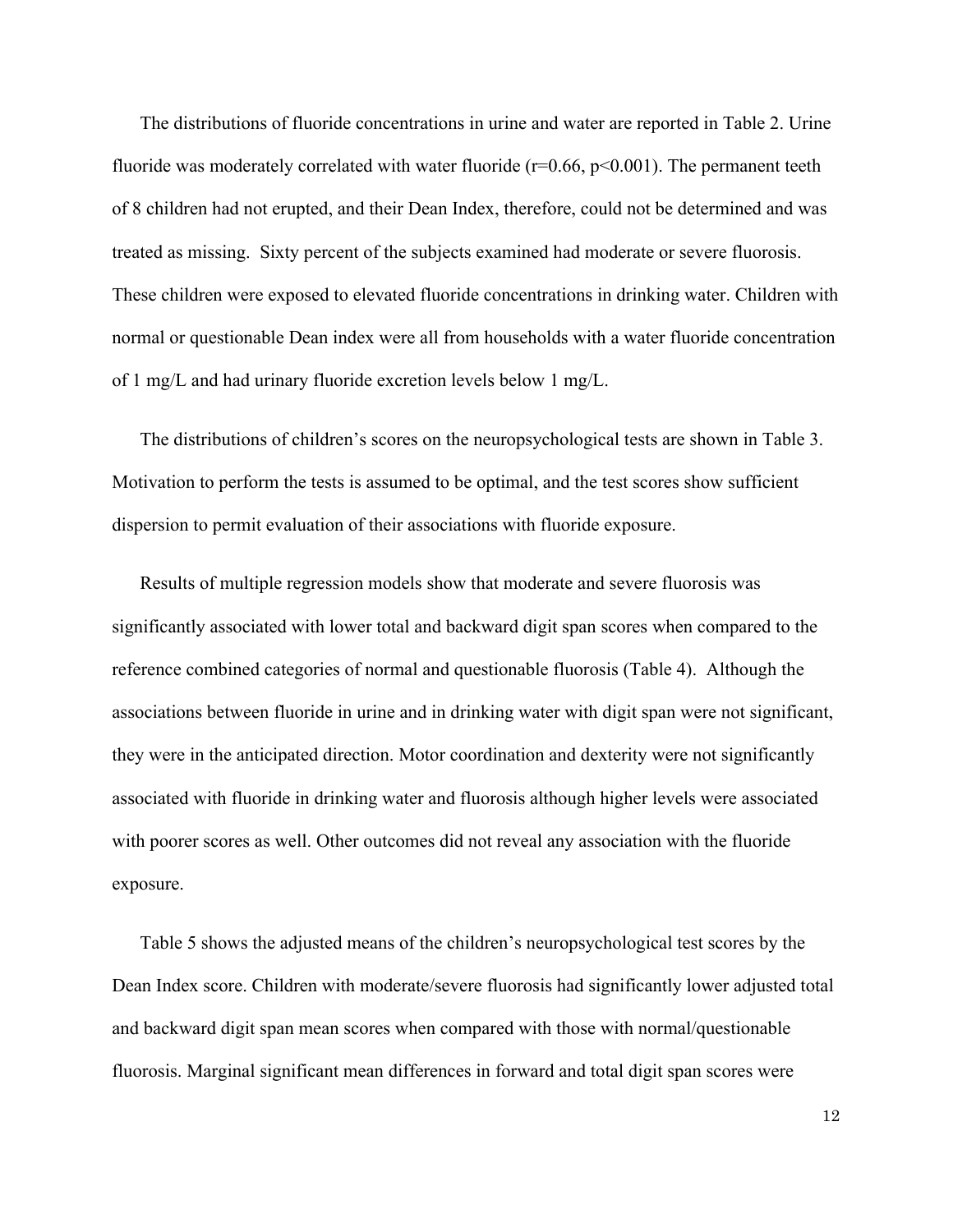found between children with very mild/mild fluorosis and children with normal/questionable fluorosis.

#### **4. Discussion**

Results of our pilot study showed that moderate and severe dental fluorosis was significantly associated with deficits in WISC-R digit span. Children with moderate or severe dental fluorosis scored significantly lower in total and backward digit span tests than those with normal or questionable fluorosis. These results suggest a deficit in working memory. Scores on other tests did not show significant relationships with indices of fluoride exposure.

The 2006 National Research Council report recommended additional research on the effects of fluoride in drinking water on intelligence with different exposure concentrations, the use of neurobehavioral tests that measure reasoning ability, IQ, and memory, as well as the use of comparison groups similar to the groups with higher exposures in terms of culture and socioeconomic status (NRC 2006). Furthermore, our systematic review and meta-analysis of published studies supports the possibility of an adverse effect of high fluoride exposure on children's neurodevelopment, with suggestions for further characterization of the dose-response association (Choi et al., 2012).

A main purpose of this pilot project was to assess the feasibility of using the types of neurodevelopmental tests recommended in the NRC report in a population of children who had been exposed to a range of water fluoride concentrations since conception. Apart from seasonal changes, the drinking water fluoride concentrations have remained stable over the years, and the residents generally use a single source for their drinking water needs. Furthermore, due to limited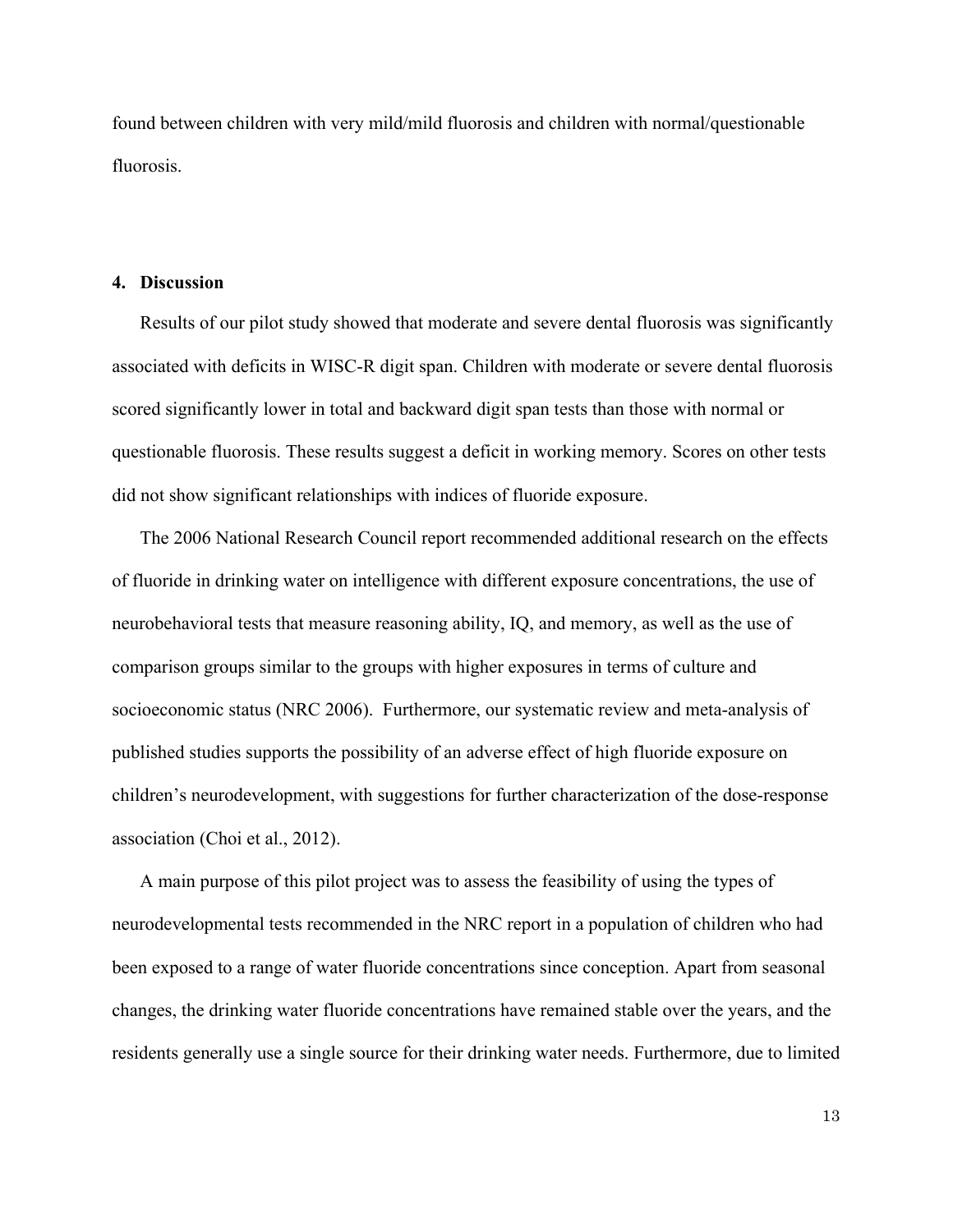mobility of the population, current exposures likely reflect chronic exposures.

Among possible confounders, both arsenic and lead are known to be low in drinking water in the area. Iron deficiency is known to impair motor and mental development in infants, children, and adolescents (CDC 2000), but the blood test results showed that the study children were not iron-deficient.

One of the strengths of our pilot study is that we were able to use multiple exposure biomarkers as indicators of the study children's fluoride exposures within a wide range of concentrations. Current well-water fluoride exposures were considered representative of chronic exposures. In addition, the urinary fluoride excretion after an exposure-free night was used as a reflection of the release from skeletal deposits of fluoride. Our findings suggest that among the biomarkers, dental fluorosis was most strongly related to children's test scores. A child's urinary fluoride concentration in a spot sample might be affected by the amount of bottled water that the child drank (if at all), and the current well-water fluoride concentrations could be imprecise as the internal dose also depends on the total water intake. The small numbers of children in the normal/questionable and mild/very mild Dean Index categories, resulting in low statistical power, may also have contributed to the null associations with outcomes in these two groups.

An additional strength of our study is the use of neurobehavioral tests that are thought to be relatively culture-independent and that reflect diverse functional domains, including memory and learning, attention and tracking, visuospatial organization and reasoning, motor and dexterity skills. Previous studies have employed only crude omnibus measures of neurobehavioral performance such as the Chinese Standardized Raven Test (rural version). The results suggest that the test battery is psychometrically appropriate in this population despite cultural differences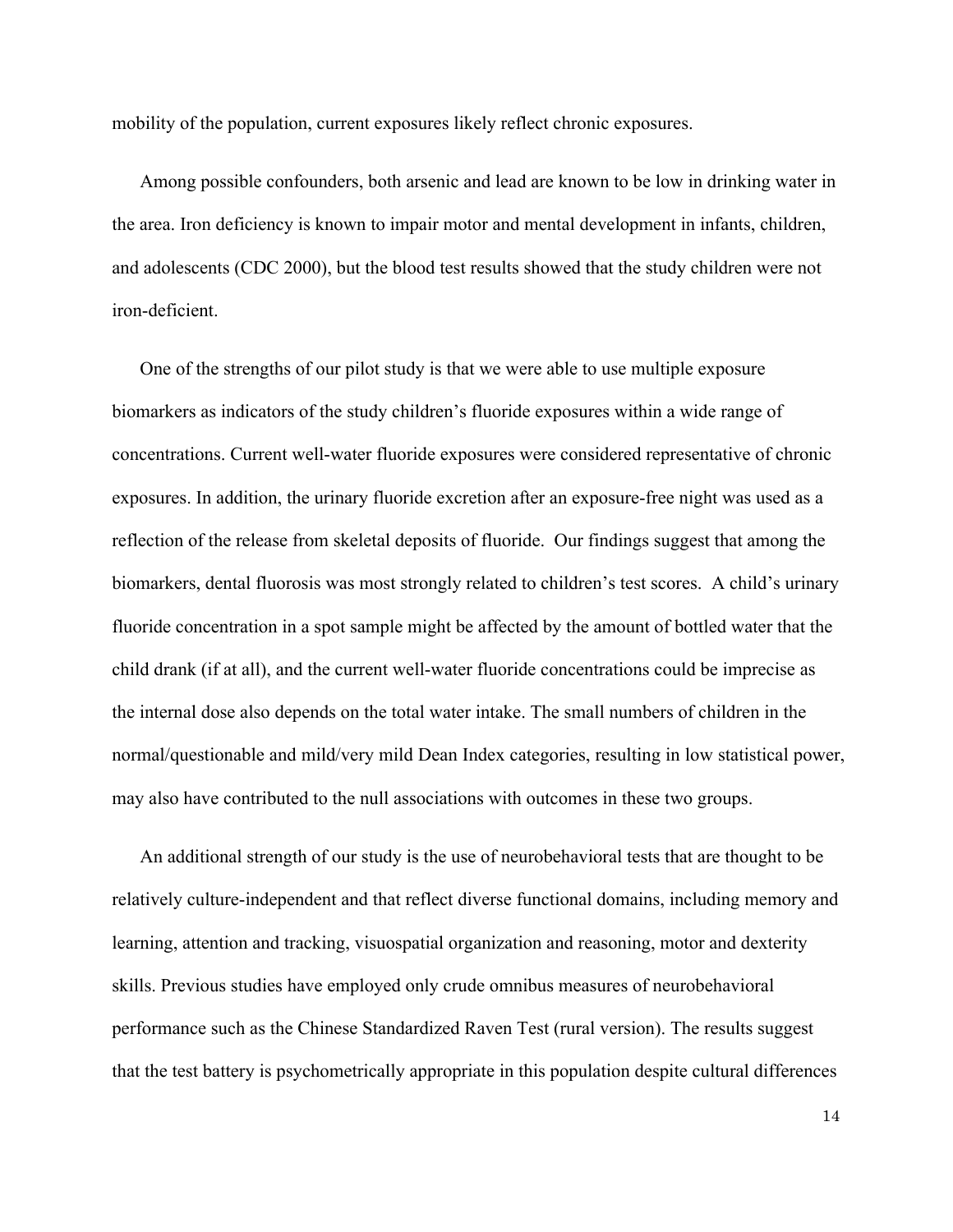from the samples on whom the tests were developed and normalized.

Our results showed that moderate and severe fluorosis was significantly associated with deficits in digit span scores. Digit span tests have been used to assess short-term memory and working memory. Deficits in digit span have been associated with methylmercury (Grandjean et al. 1997) and manganese exposures (Carvalho et al. 2013). The inverse association between fluoride and digit span suggests that the children's skills in auditory span or working memory may be particularly affected by elevated fluoride exposure. Digit span was the most sensitive test and appeared to be an appropriate test as the children were instructed to simply repeat strings of digits, thus requiring only a natural and habitual response from the subjects. This test should therefore be included in future studies to characterize the dose-response relationships and neuropsychological features of fluoride neurotoxicity.

Individual covariates were recorded and adjusted in the analysis. However, confounding bias appeared to be limited in this study as our population showed minimal diversity in their social characteristics. Background information on this community suggested that other neuropsychological risk factors were absent or would be unlikely to cause confounding.

It should be noted that in our study, the lowest fluoride concentration in well-water was 1.0 mg/L, a level that is within the current DHHS recommended level of fluoride in drinking water. The range of exposure levels was well within the ranges in other parts of the world, including Africa, the Eastern Mediterranean and southern Asia (India and Sri Lanka), Iraq, Iran, and northern China, where the highest fluoride concentration may reach 20 mg/L (WHO 2006). Apart from seasonal changes, the well-water fluoride concentrations have remained stable over the years, and the residents generally use the same source for their drinking water needs. Thus,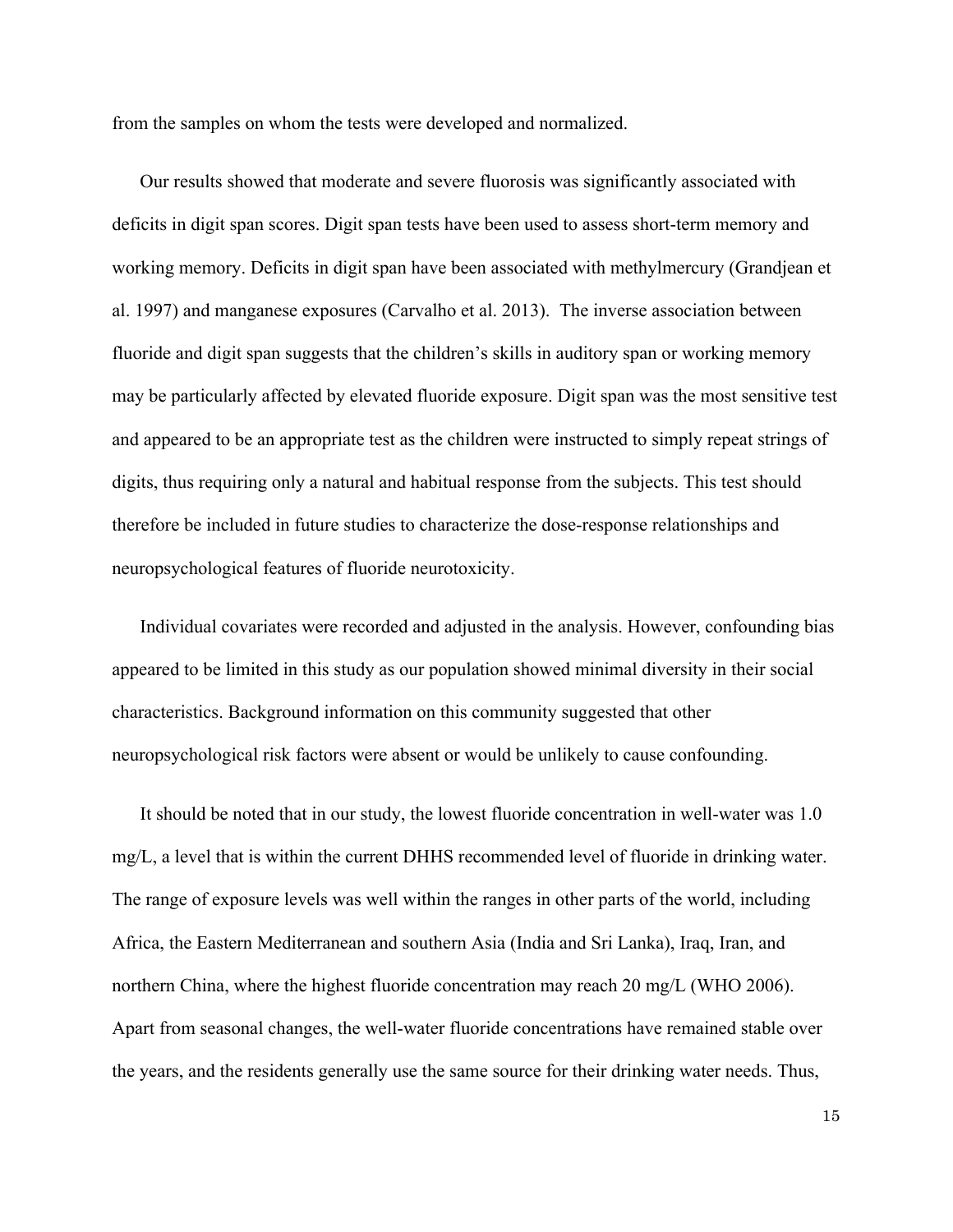no control group with minimal fluoride exposure was included.

Statistical power is also limited by the small size of the study population. However, in this perspective, the strong adverse association between dental fluorosis and the digit span outcome is noteworthy.

Results of our field study raise a concern about the safety of elevated systemic exposure to fluoride from high concentrations in the drinking water. While topical fluoride treatment confers benefits of reducing caries incidence, the systemic exposure should not be so high as to impair children's neurodevelopment especially during the highly vulnerable windows of brain development in utero and during infancy and childhood and may result in permanent brain injury. We are planning a larger scale study to better understand the dose-effect relationships for fluoride's developmental neurotoxicity in order to characterize the appropriate means of avoiding neurotoxic risks while securing oral health benefits.

#### **Acknowledgments**

This study was supported by internal institutional funds. We thank the parents, guardians, and children for their participation in this pilot study.

#### **Conflict of Interest**

None declared.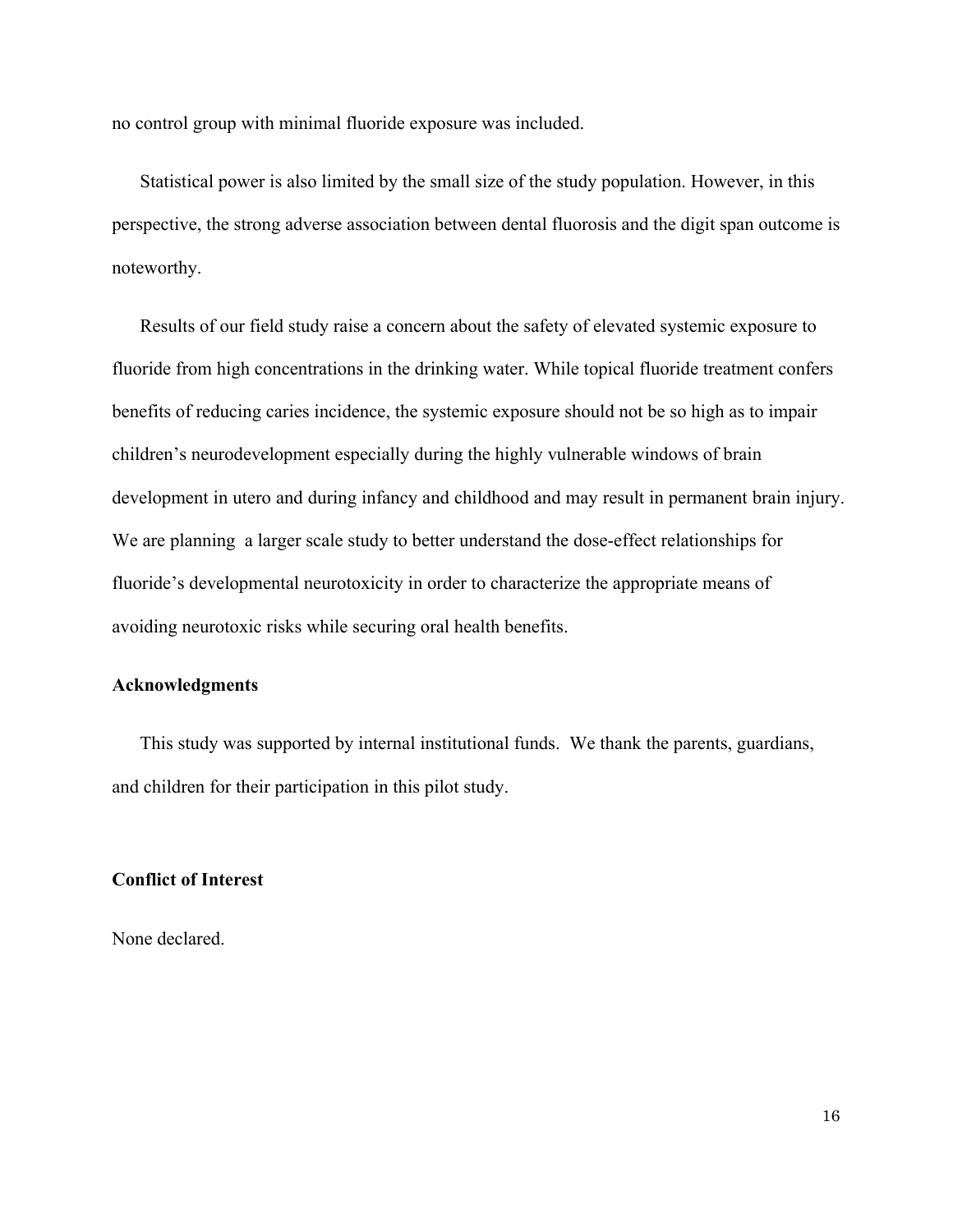#### **References**

- Adams W, Sheslow D. Wide Range Assessment of Visual Motor Abilities. Wilmington, DE: Wide Range. 1995.
- ATSDR (Agency for Toxic Substances and Disease Registry). Toxicological Profile for Fluorides, Hydrogen Fluoride, and Fluorine (Update). Atlanta, Ga: Agency for Toxic Substances and Disease Registry. 2003.
- Carvalho CF, Menezes-Filho JA, Matos VP, Bessa JR, Coelho-Santos J, Viana GF, Argollo N, Abreu N. Elevated airborne manganese and low executive function in school-aged children in Brazil. Neurotoxicol 2013, http://dx.doi.org/10.1016/j.neuro.2013.11.006.
- CDC (Center for Disease Control and Prevention). Morbidity and Mortality Weekly Report (MMWR) – Iron deficiency. 2000. 51:40.

http://www.cdc.gov/mmwr/preview/mmwrhtml/mm5140a1.htm.

- Chioca Lr, Raupp IM, Da Cunha C, Lossa EM, Andreatini R. Subchronic fluoride intake induces impairment in habituation and active avoidance tasks in rats. Eur J Pharmocol 2008;579:196- 201.
- Choi AL, Sun GF, Zhang Y, Grandjean P. Developmental fluoride neurotoxicity: a systematic review and meta-analysis. Environ Health Perspect 2012;120:1362-1368.
- Dean HT. The investigation of physiological effects by the epidemiological method. In: Moulton FR, ed. Fluorine and dental health. Washington: American Association for the Advancement of Science. 1942.
- Dean HT, Elvove E. Some epidemiological aspects of chronic endemic dental fluorosis. Am J Public Health 1936;26:567-575.

Dobbling J. Vulnerable periods in developing brain. In: Davidson AN, Dobbing J, eds. Applied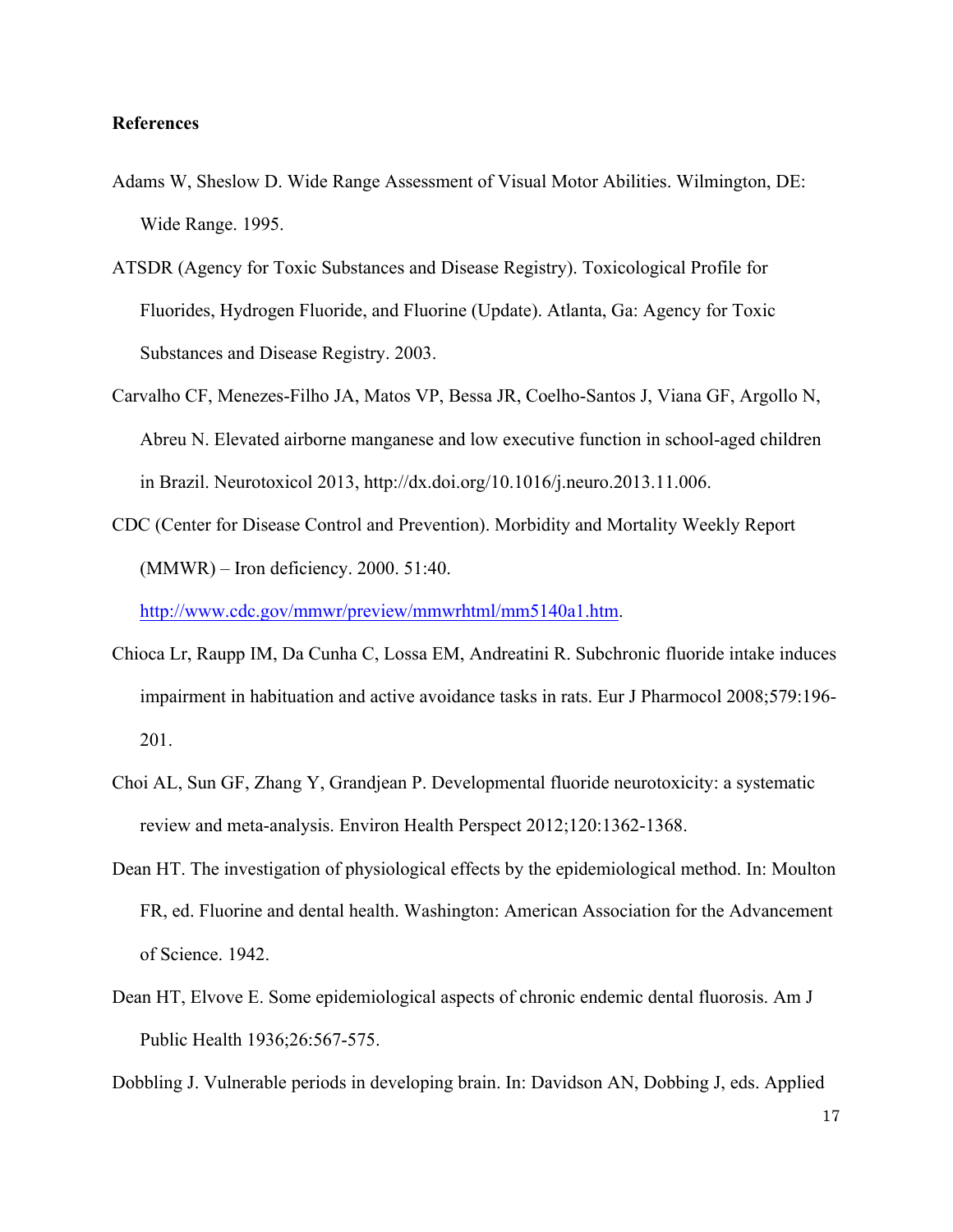Neurochemistry. Philadelphia: Davis, pp.287-316. 1968.

- Grandjean P, Weihe P, White RF, Debes F, Araki S, Yokoyama K, et al. Cognitive deficit in 7 year-old children with prenatal exposure to methylmercury. Neurotoxicol Teratol. 1997;19:417-428.
- Grandjean P, White RF, Nielsen A, Cleary D, de Oliveira Santos EC. Methylmercury neurotoxicity in Amazonian children downstream from gold mining. Environ Health Perspect 1999;107:587-591.
- Grandjean P, Harari R, Barr DB, Debes F. Pesticide exposure and stunting as independent predictors of neurobehavioral deficits in Ecuadorian school children. Pediatr 2006;117:546- 556.
- Grandjean P, Landrigan PJ. Developmental neurotoxicity of industrial chemicals. Lancet 2006;368:2167-2178.
- Grandjean P, Landrigan PJ. Neurobehavioural effects of developmental toxicity. Lancet Neuro 2014;13:330-338.
- Knights RM, Moule AD. Normative data on the motor steadiness battery for children. Perceptual and Motor Skills 1968; 26:643-650.

Lezak MD. Neuropsychological Assessment, 3<sup>rd</sup> ed. Oxford: Oxford University Press. 1995.

- Mullenix PJ, Denbesten PK, Schunior A, Kernan WJ. Neurotoxicity of sodoum fluoride in rats. Neurotoxicol Teratol 1995;17:169-177.
- NRC (National Research Council). Fluoride in Drinking Water: A Scientific Review of EPA's Standards. Washington, DC:National Academies Press. 2006.

Rice D, Barone S Jr. Critical periods of vulnerability for the developing nervous system: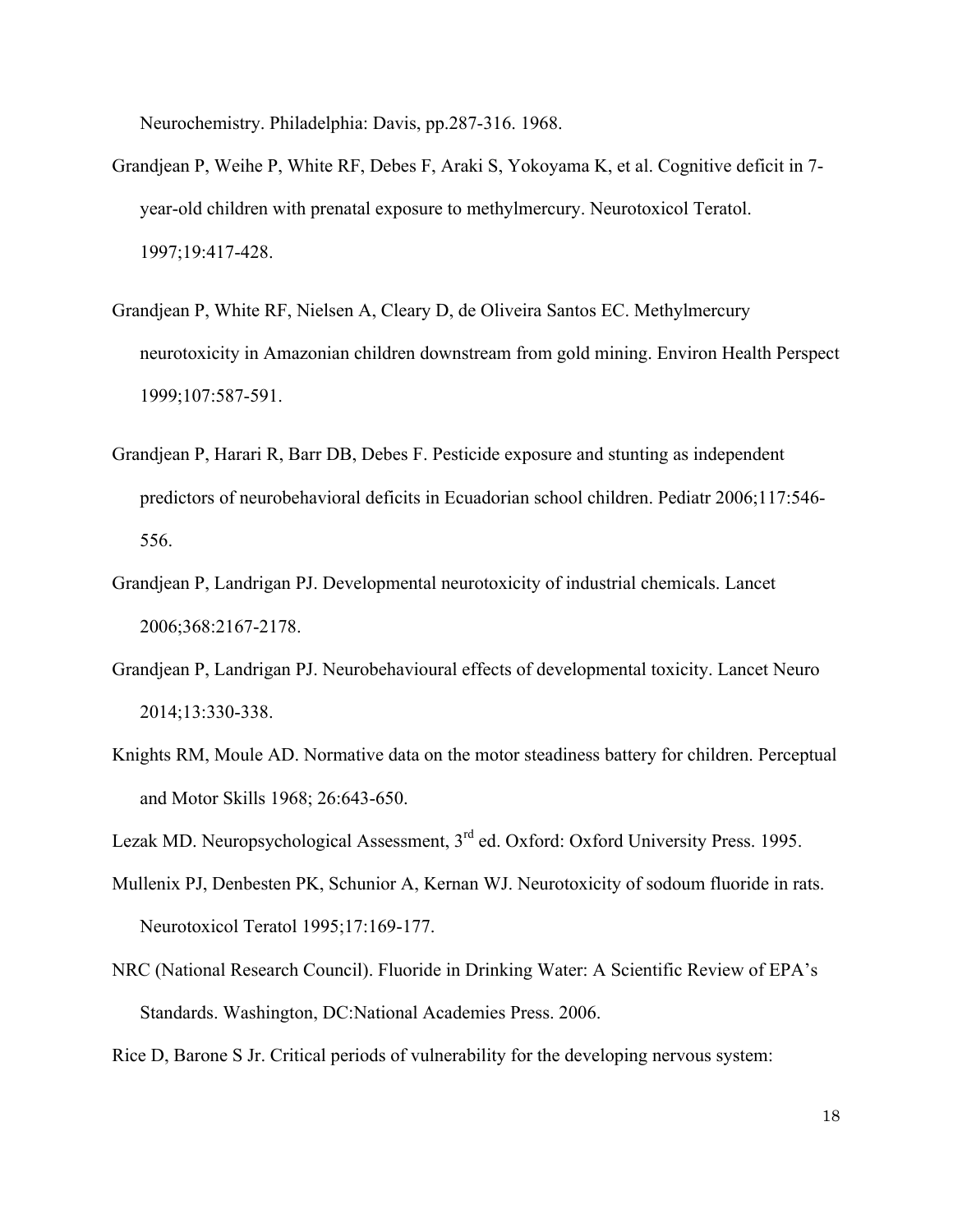evidence from humans and animal models. Environ Health Perspect 2000;108(suppl 3):511- 533.

- Sheslow D, Adams W. Wide Range Assessment of Memory and Learning. Wilmington, DE: Jastak. 1990.
- U.S. EPA. EPA and HHS Announce New Scientific Assessments and Actions on Fluoride: Agencies Working Together To Maintain Benefits of Preventing Tooth Decay while Preventing Excessive Exposure. Available:

http://yosemite.epa.gov/opa/admpress.nsf/6427a6b7538955c585257359003f0230/86964af5

77c37ab285257811005a8417!OpenDocument [accessed 18 February 2014].

- Wechsler D. Wechsler Intelligence Scale for Children Revised. New York, NY: Psychological Corp. 1974.
- Whitford GM. The metabolism and toxicity of fluoride. 2<sup>nd</sup> revised ed. New York: Karger. 1996.
- WHO (World Health Organization). Expert committee on water fluoridation. Technical Report No. 146. Geneva: World Health Organization. 1958.
- WHO (World Health Organization). Oral health surveys. Basic methods. Geneva:World Health Organization. 1997.
- WHO (World Health Organization). Fluorides. Geneva:World Health Organization. 2002.
- WHO (World Health Organization). Fluoride in drinking water. Geneva: World Health Organization. 2006.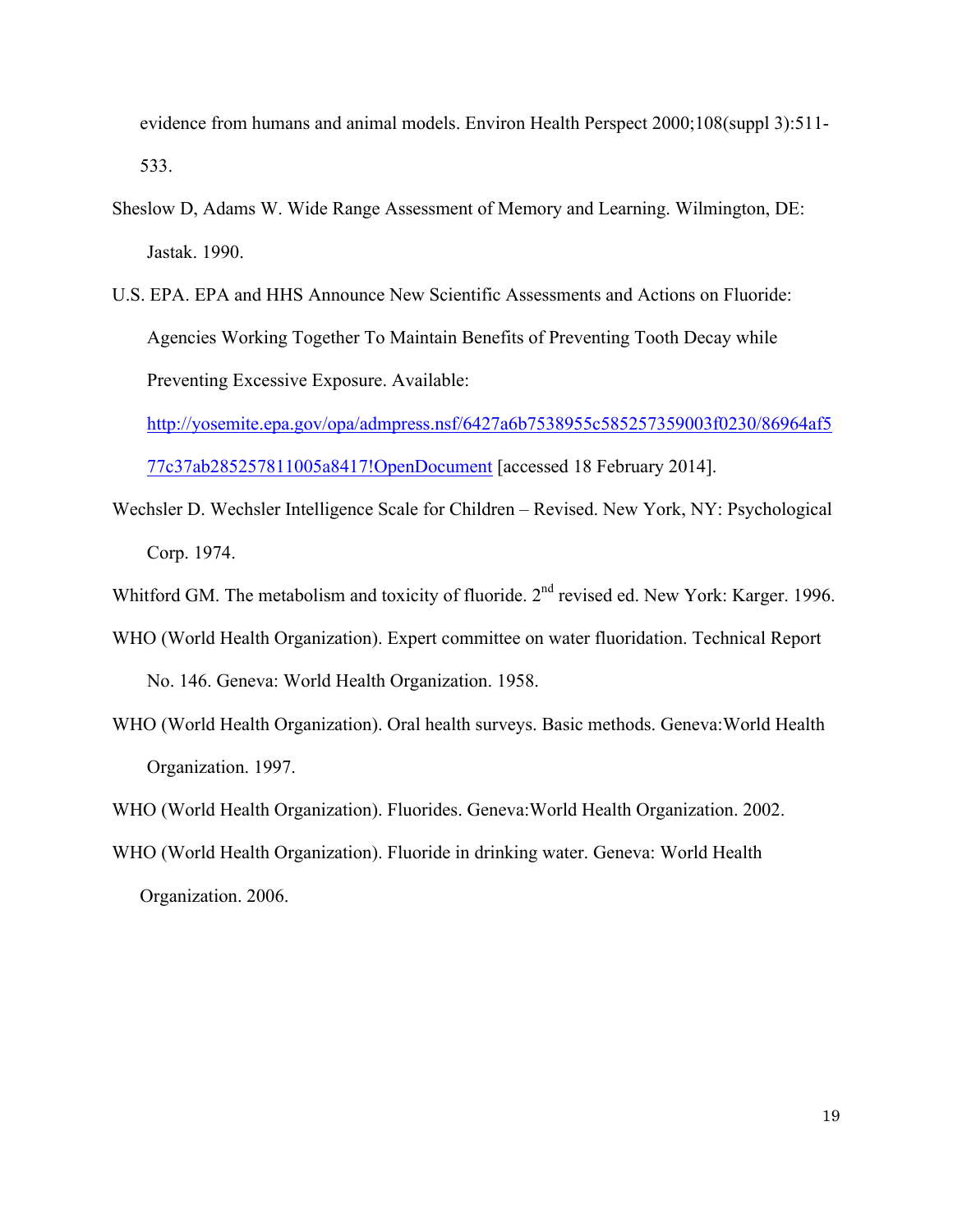|                                                                                  | All        | <b>Boys</b> | Girls        |
|----------------------------------------------------------------------------------|------------|-------------|--------------|
| Variable                                                                         | $(N=51)$   | $(N=24)$    | $(N=27)$     |
| Age at examination (years)                                                       | 7.1(0.6)   | 7.1(0.6)    | 7.1(0.7)     |
| Sex (boys/girls) [%]                                                             | 47/53      |             |              |
| Birth weight $(kg)^a$                                                            | 3.21(0.29) | 3.21(0.29)  | 3.20(0.28)   |
| Weight at examination $(kg)^a$                                                   | 20.9(2.6)  | 21.1(2.5)   | 20.8(2.7)    |
| Height at examination $(m)^a$                                                    | 1.13(0.05) | 1.13(0.06)  | 1.14(0.05)   |
| Systolic blood pressure $(mmHg)^a$                                               | 81.9(6.0)  | 82.5(5.1)   | 81.4 (6.8)   |
| Diastolic blood pressure $(mmHg)^{a}$                                            | 60.0(5.9)  | 61.0(5.5)   | 59.1 $(6.2)$ |
| Hemoglobin $(g/dL)^a$                                                            | 11.8(1.0)  | 12.0(0.8)   | 11.6(1.1)    |
| Hemotocrit $(\%)^a$                                                              | 35(3.0)    | 35.3(2.0)   | 34.5(3.0)    |
| Parity $(1/2/3+)$ [%]                                                            | 33/31/36   | 38/25/37    | 30/37/33     |
| Number in the household <sup>a</sup>                                             | 6(2)       | 6(2)        | 6(2)         |
| Household income in the past year (yuan):<br>$(\leq 3000/3001 - 5000/>5000)$ [%] | 61/27/12   | 50/33/17    | 70/22/8      |
| Characteristics of parent/guardian:                                              |            |             |              |
| Age $(years)^a$                                                                  | 35.7(7.8)  | 34.9(4.2)   | 36.3(9.9)    |
| Relationship to child<br>(parents/grandparents/others) [%]                       | 82/14/4    | 86/4/8      | 78/22/0      |
| Education (elementary or below/junior high<br>and above) $[\%]$                  | 27/73      | 29/71       | 26/74        |
| Occupation (farmers/others) [%]                                                  | 96/4       | 92/8        | 100/0        |

## **Table 1. Characteristics of the 51 children (aged 6-8 years) in Mianning County**

<sup>a</sup>Arithmetic mean (SD)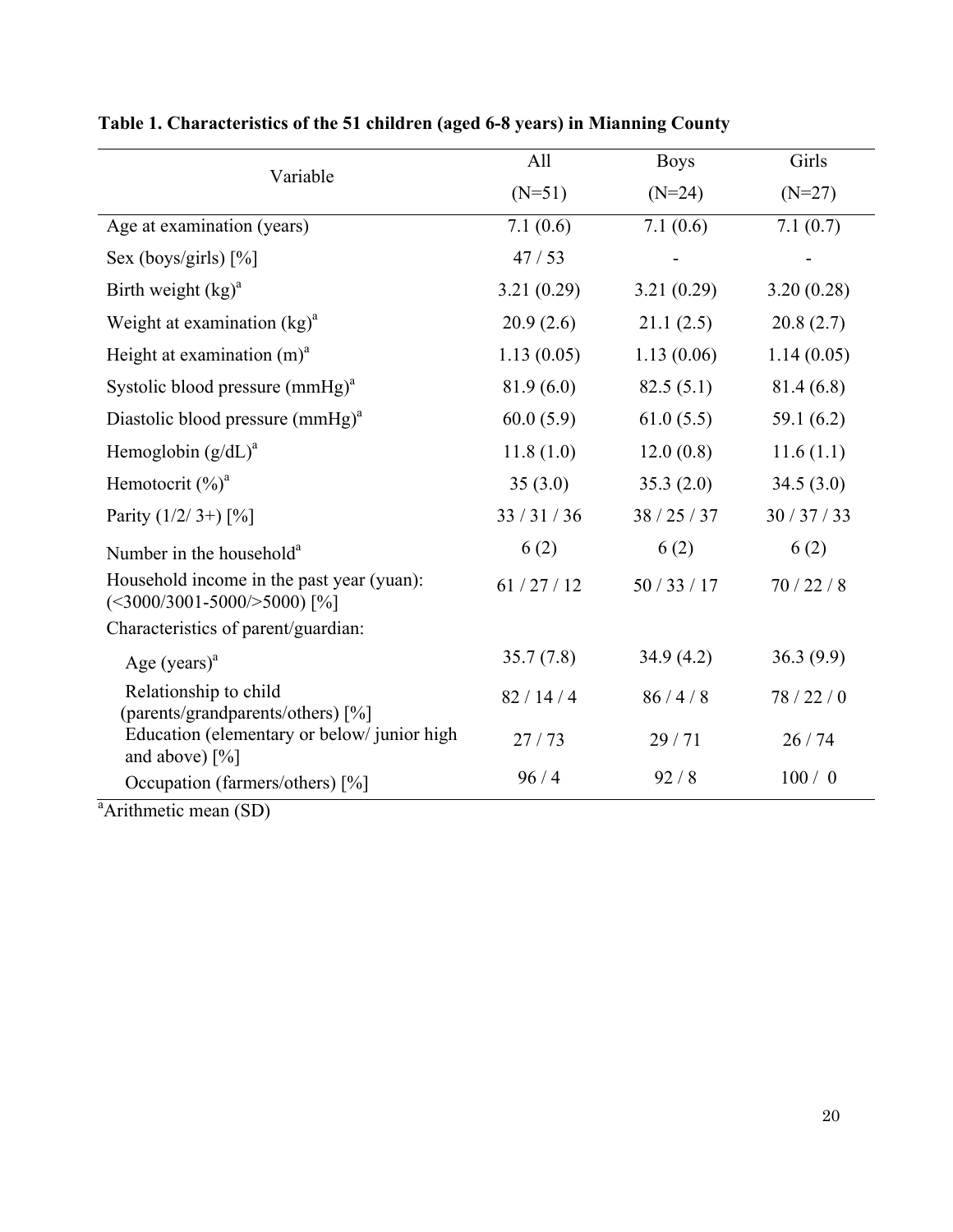|                                    | Geometric<br>mean | Interquartile range<br>(IQR) | Total<br>range | Correlation<br>with F in<br>urine |
|------------------------------------|-------------------|------------------------------|----------------|-----------------------------------|
| Fluoride                           |                   |                              |                |                                   |
| Concentrations:                    |                   |                              |                |                                   |
| Urine $(mg/L)$                     | 1.64              | $1.10 - 2.64$                | $0.22 - 5.84$  | (1)                               |
| Water $(mg/L)$                     | 2.20              | $1.57 - 3.63$                | $1.0 - 4.07$   | 0.66                              |
| Dean Index <sup>a</sup> $(\%)^b$ : |                   |                              |                |                                   |
| Normal/Questionable (19%)          |                   |                              |                |                                   |
| Urine $F$ (mg/L)                   | 0.45              | $0.37 - 0.61$                | $0.22 - 1.02$  | (1)                               |
| Water $F(mg/L)$                    | 1.0 <sup>c</sup>  |                              |                |                                   |
| Very mild/Mild (21%)               |                   |                              |                |                                   |
| Urine $F$ (mg/L)                   | 1.91              | 1.70-2.44                    | 0.34-4.78      | (1)                               |
| Water $F(mg/L)$                    | 2.10              | 1.57-3.37                    | 1.00-4.07      | 0.79                              |
| Moderate/Severe (60%)              |                   |                              |                |                                   |
| Urine $F$ (mg/L)                   | 2.44              | 1.92-2.97                    | 1.10-5.84      | (1)                               |
| Water $F(mg/L)$                    | 2.66              | $2.13 - 3.63$                | 1.12-4.07      | 0.12                              |

**Table 2. Distribution of Fluoride (F) Concentrations Among the 51 children in Mianning** 

<sup>a</sup>Diagnosis on severity of fluorosis

bpercent(%) of children in each category<br><sup>c</sup>Fluoride concentration in well-water was 1.0 mg/L for all the subjects in this category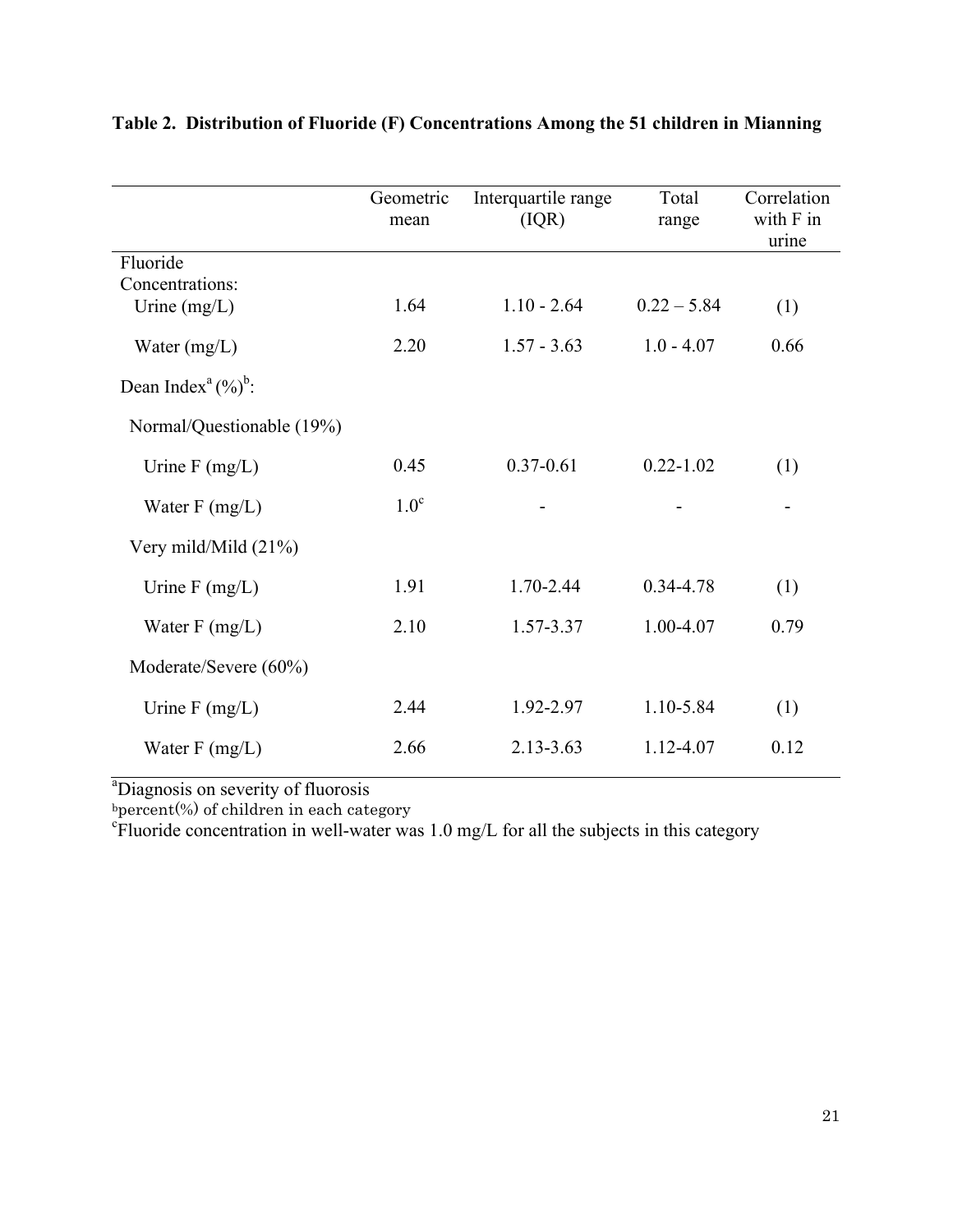| <b>Tests</b>                                     | Mean (SD)    | Interquartile | Total         |
|--------------------------------------------------|--------------|---------------|---------------|
|                                                  |              | Range         | Range         |
| <b>WRAML</b>                                     |              |               |               |
| <b>Finger Windows</b>                            | 9.96(3.1)    | $8 - 12$      | $2 - 16$      |
| <b>Visual Learning Total</b><br>$(Trials 1-4)$   | 13.3(6.7)    | $8-16$        | $0 - 32$      |
| Visual Learning Delay                            | 4.4(2.7)     | $3-6$         | $0 - 11$      |
| Visual Learning Difference<br>(Trials 1-4 Delay) | $-0.27(2.0)$ | $-1.5 - 1.0$  | $-5.0 - 5.0$  |
| Design Memory                                    | 18.9(6.0)    | 14-22.5       | $9 - 37$      |
| WISC-R                                           |              |               |               |
| <b>Squareroot Block Design</b>                   | 2.62(1.1)    | $2 - 3.6$     | $0-4.6$       |
| Digit Span<br>Forward                            |              | $7-10$        | $5 - 13$      |
| <b>Backward</b>                                  | 8.2(1.8)     | $2 - 4$       | $0 - 6$       |
|                                                  | 2.5(1.6)     |               |               |
| Total                                            | 10.7(2.7)    | $9 - 12$      | $5 - 18$      |
| <b>WRAVMA</b> Drawing                            | 12.9(2.5)    | $11 - 14$     | $6-19$        |
| Finger Tapping (maximum in<br>15 s)              |              |               |               |
| Preferred Hand                                   | 30.6(5.0)    | $27 - 35$     | $21 - 42$     |
| Non-Preferred Hand                               | 28.0(4.2)    | $25 - 31$     | 19-37         |
| Grooved Pegboard (s)                             |              |               |               |
| Log10 Dominant hand                              | 2.0(0.1)     | 1.92-2.06     | $1.80 - 2.32$ |
| Log10 Non-dominant hand                          | 2.1(0.1)     | 1.99-2.11     | 1.87-2.30     |

## **Table 3. Distributions of neuropsychological tests among the 51 children**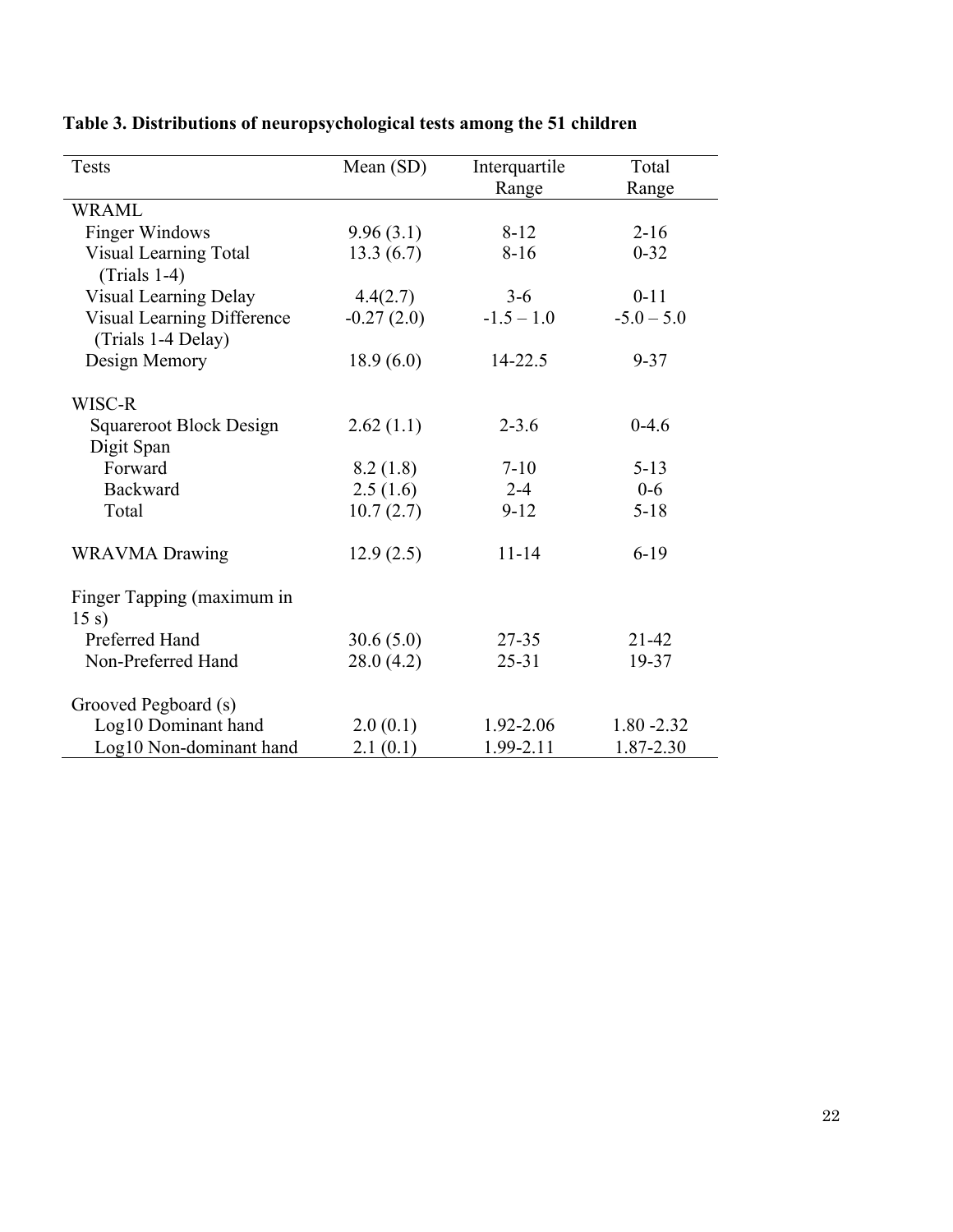**Table 4. Adjusted effects<sup>a</sup> (betas and 95% confidence intervals) of fluoride concentrations on the neuropsychological tests among the 51 children** 

| Tests                        | Fluoride in                 | Fluoride in                 | Fluorosis <sup>c</sup>      |                             |
|------------------------------|-----------------------------|-----------------------------|-----------------------------|-----------------------------|
|                              | urine <sup>b</sup>          | drinking water <sup>b</sup> | Very Mild/Mild              | Moderate/Severe             |
| <b>WRAML</b>                 |                             |                             |                             |                             |
| <b>Finger Windows</b>        | $-0.84$ $(-4.59, 2.92)$     | $1.46$ ( $-3.81$ , 6.74)    | $0.94$ ( $-3.26$ , 5.14)    | $0.47$ ( $-3.78$ , 4.72)    |
| <b>Visual Learning Total</b> | $-2.11(-9.34, 5.12)$        | $0.92$ (-9.30, 11.1)        | $1.05 (-6.81, 8.90)$        | $0.70$ ( $-7.24$ , $8.65$ ) |
| $(Trials 1-4)$               |                             |                             |                             |                             |
| Visual Learning Delay        | $-0.39(-3.82, 3.04)$        | $0.53$ (-4.30, 5.35)        | $0.50$ (-3.07, 4.08)        | $0.60$ (-3.01, 4.21)        |
| Visual Learning Difference   | $0.62$ ( $-1.57, 2.80$ )    | $-0.44$ $(-3.52, 2.65)$     | $-1.41$ $(-3.91, 1.09)$     | $0.09$ (-2.43, 2.52)        |
| (Trials 1-4 Delay)           |                             |                             |                             |                             |
| Design Memory                | $3.48(-4.13, 11.1)$         | 4.81 $(-5.90, 15.5)$        | $3.07 (-5.77, 11.9)$        | $3.77(-5.16, 12.7)$         |
|                              |                             |                             |                             |                             |
| WISC-R                       |                             |                             |                             |                             |
| Squareroot Block Design      | $0.09$ ( $-1.38$ , $1.56$ ) | $1.10(-0.94, 3.14)$         | $0.59(-1.08, 2.26)$         | $0.33(-1.36, 2.01)$         |
| Digit Span                   |                             |                             |                             |                             |
| Forward                      | $-0.82$ $(-3.29, 1.65)$     | $-0.95$ $(-4.44, 2.53)$     | $-0.62$ $(-3.21, 1.97)$     | $-2.15(-4.77, 0.47)$        |
| Backward                     | $-0.85$ $(-2.92, 1.22)$     | $-0.44$ $(-3.37, 2.50)$     | $-1.34$ $(-3.43, 0.75)$     | $-2.13(-4.24, -0.02)^{**}$  |
| Total                        | $-1.67$ $(-5.46, 2.12)$     | $-1.39(-6.76, 3.98)$        | $-1.97$ ( $-5.87$ , 1.94)   | $-4.28(-8.22, -0.33)$       |
|                              |                             |                             |                             |                             |
| <b>WRAVMA</b> Drawing        | $0.90(-2.09, 3.89)$         | $1.02$ ( $-3.19$ , $5.24$ ) | $1.99(-1.33, 5.31)$         | $1.21 (-2.14, 4.56)$        |
|                              |                             |                             |                             |                             |
| Finger Tapping               |                             |                             |                             |                             |
| Preferred Hand               | $0.85$ ( $-5.0, 6.71$ )     | $1.23$ ( $-7.01$ , $9.46$ ) | $0.06$ ( $-6.56$ , $6.68$ ) | $-0.78$ $(-7.47, 5.92)$     |
| Non-Preferred Hand           | $0.45$ (-4.81, 5.70)        | $5.03$ ( $-2.17$ , 12.2)    | $5.10 (-0.19, 10.4)^*$      | $4.11(-1.24, 9.46)$         |
|                              |                             |                             |                             |                             |
| Grooved Pegboard             |                             |                             |                             |                             |
| log10 Dominant hand          | $0.17(-0.06, 0.29)$         | $0.07(-0.11, 0.25)$         | $-0.01$ $(-0.15, 0.12)$     | $0.03$ (-0.10, 0.17)        |
| log10 Non-dominant hand      | $0.03$ ( $-0.09, 0.14$ )    | $-0.02$ $(-0.18, 0.14)$     | $-0.02$ $(-0.14, 0.10)$     | $-0.004 (-0.12, 0.11)$      |

<sup>a</sup> Models were adjusted for child's sex, age, parity, illness before 3 years old, household income last year, and caretaker's age and education

<sup>b</sup> logarithmic (base 10) transformation

<sup>c</sup> As indicated by the Dean Index (Reference group is the combined categories of Normal/Questionable)  $*_{p \le 0.05; \atop p \le 0.05}$  \*0.05<p<0.10